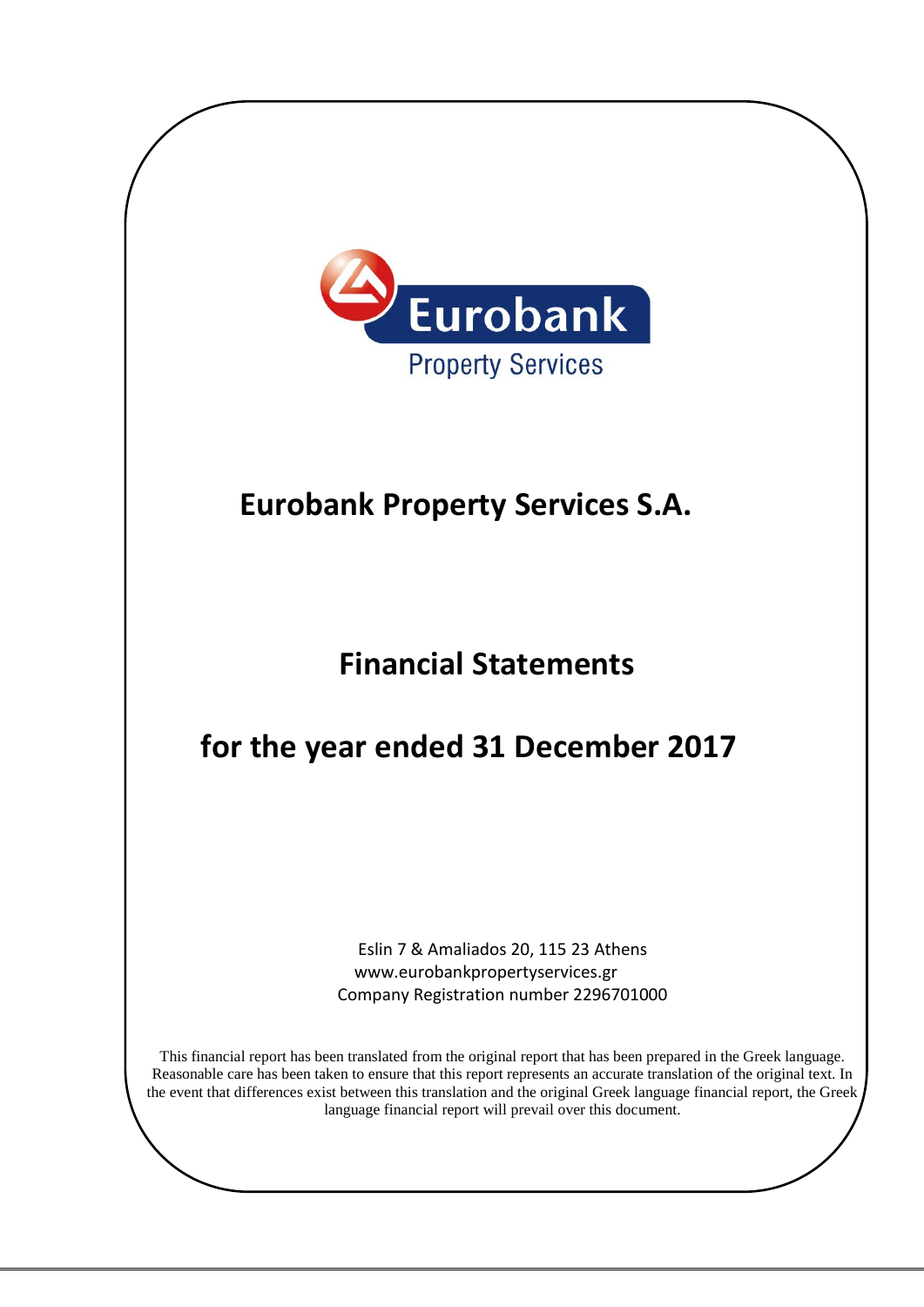

#### **Table of contents**

#### **Financial Statements**

#### **Notes to Annual Financial Report**

| 1 <sub>1</sub> | 13 |
|----------------|----|
| 2.             | 13 |
| 3.             | 26 |
| 4.             | 28 |
| 5.             | 28 |
| 6.             | 29 |
| 7.             | 30 |
| 8.             | 31 |
| 9.             | 31 |
|                | 32 |
|                | 32 |
|                | 32 |
|                | 33 |
|                | 33 |
|                | 34 |
|                | 34 |
|                | 34 |
|                | 35 |
|                | 35 |
|                | 35 |
|                | 35 |
|                | 36 |
|                | 36 |
|                | 36 |
|                | 36 |
|                | 37 |
|                | 38 |

Page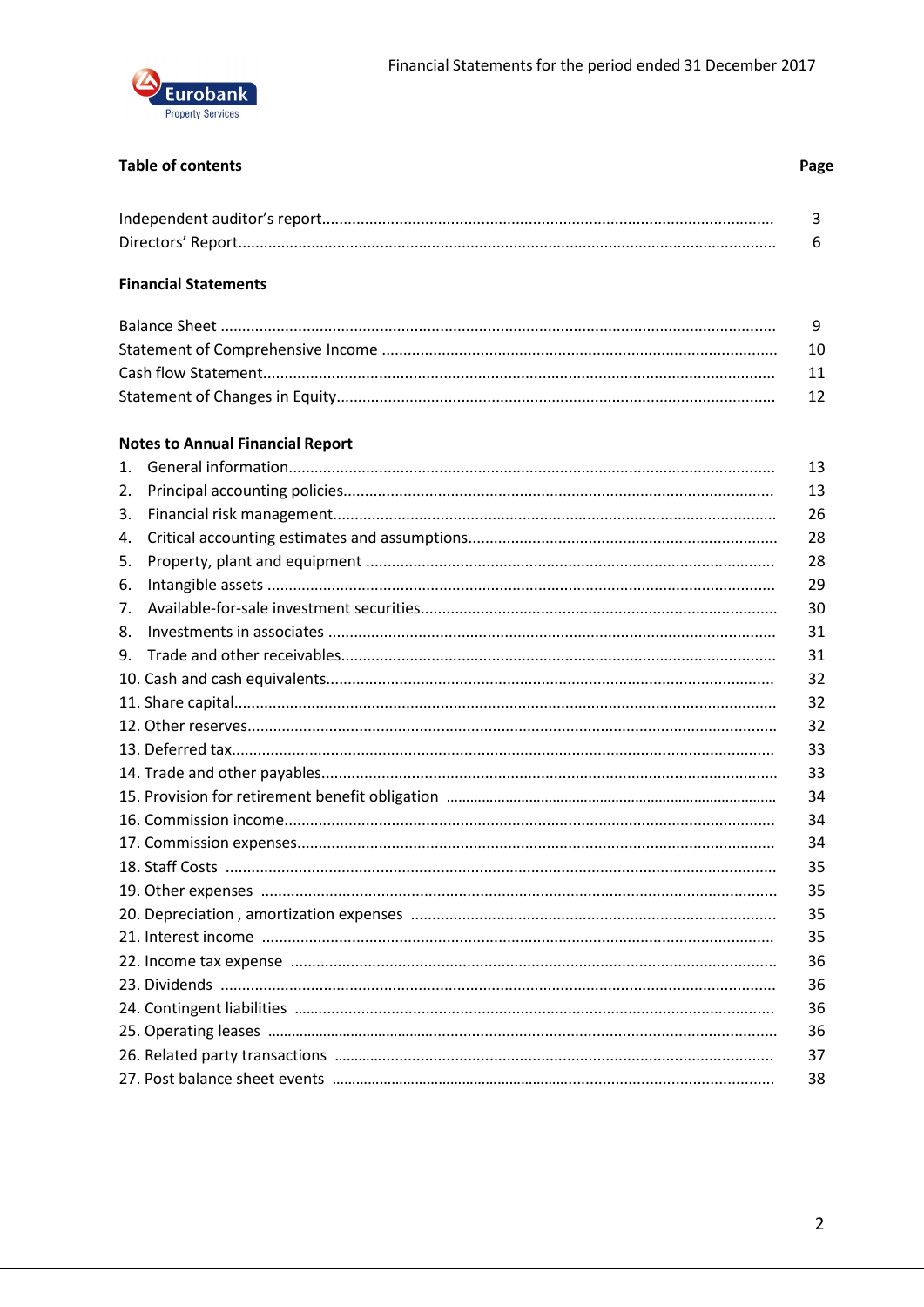

(Translation from the original text in Greek)

#### **Independent Auditor's Report**

To the Shareholder of Eurobank Property Services SA

#### **Our opinion**

We have audited the accompanying financial statements of Eurobank Property Services S.A. (the 'Company'), which comprise the balance sheet as of 31 December 2017, the statement of comprehensive income, changes in equity and cash flow statement for the year then ended, and notes to the financial statements, including a summary of significant accounting policies.

In our opinion, the financial statements present fairly, in all material respects, the financial position of the Company as at 31 December 2017, the financial performance of the Company and the cash flow of the company for the year then ended in accordance with International Financial Reporting Standards, as adopted by the European Union and comply with the statutory requirements of Codified Law 2190/1920.

#### **Basis for opinion**

We conducted our audit in accordance with International Standards on Auditing (ISAs), as they have been transposed into Greek Law. Our responsibilities under those standards are further described in the Auditor's responsibilities for the audit of the financial statements and consolidated financial statements section of our report. We believe that the audit evidence we have obtained is sufficient and appropriate to provide a basis for our opinion.

#### **Independence**

During our audit we remained independent of the Company in accordance with the International Ethics Standards Board for Accountants' Code of Ethics for Professional Accountants (IESBA Code) that has been transposed into Greek Law, and the ethical requirements of Law 4449/2017 and of Regulation (EU) No 537/2014, that are relevant to the audit of the financial statements in Greece. We have fulfilled our other ethical responsibilities in accordance with Law 4449/2017, Regulation (EU) No 537/2014 and the requirements of the IESBA Code.

#### **Other Information**

The members of the Board of Directors are responsible for the Other Information. The Other Information, is the Report of the Directors for the period 1.1-31.12.2017 (but does not include the financial statements and our auditor's report thereon), which we obtained prior to the date of this auditor's report.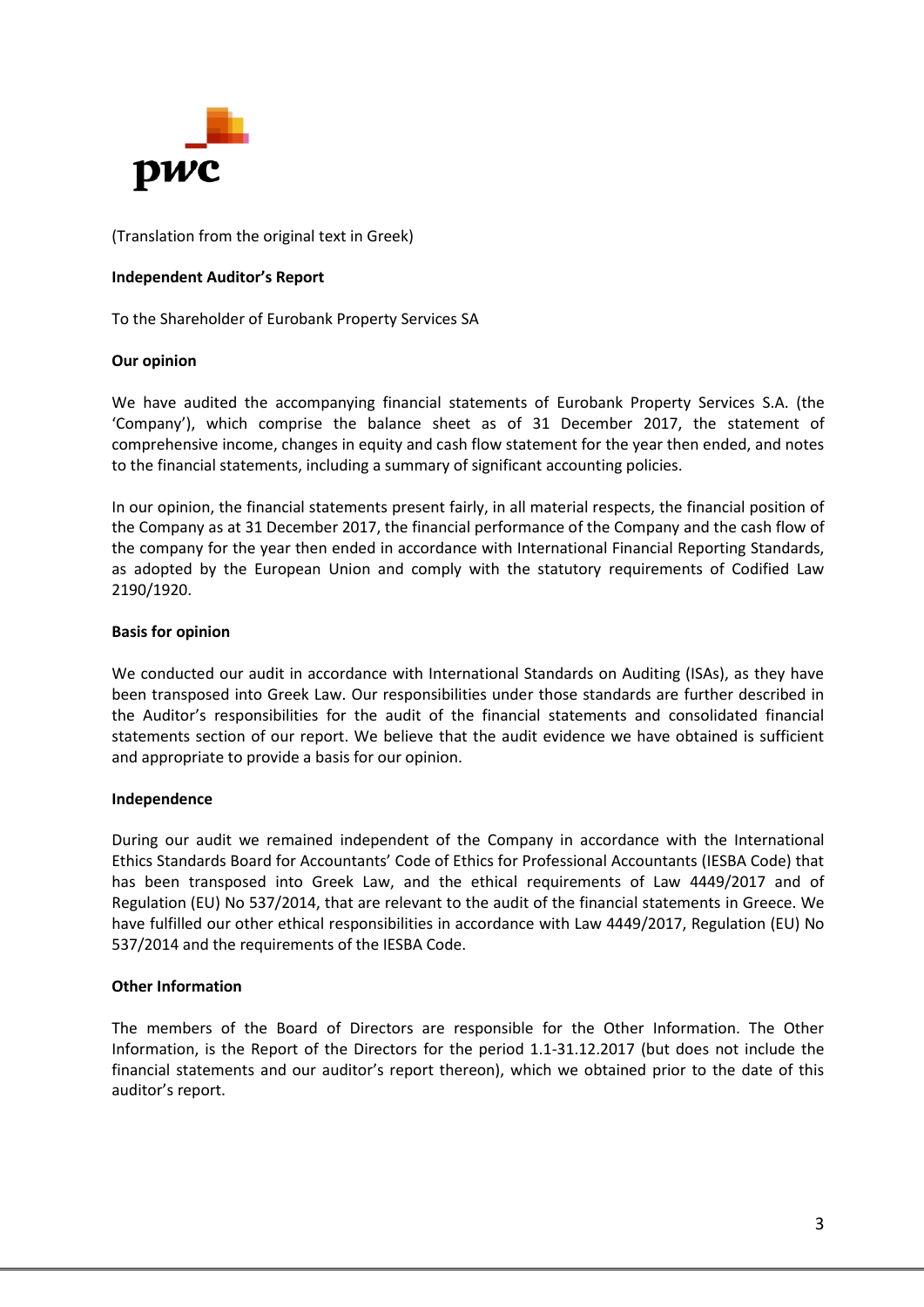Our opinion on the financial statements does not cover the Other Information and except to the extent otherwise, explicitly stated in this section of our Report, we do not express an audit opinion or other form of assurance thereon.

In connection with our audit of the financial statements, our responsibility is to read the Other Information identified above and, in doing so, consider whether the Other Information is materially inconsistent with the financial statements or our knowledge obtained in the audit, or otherwise appears to be materially misstated.

We considered whether the Report of the Directors includes the disclosures required by Codified Law 2190/1920.

Based on the work undertaken in the course of our audit, in our opinion:

- The information given in the the Report of the Directors for the year ended at 31 December 2017 is consistent with the financial statements,
- The Report of the Directors has been prepared in accordance with the legal requirements of articles 43a and 107A of the Codified Law 2190/1920,

In addition, in light of the knowledge and understanding of the Company and the environment obtained in the course of the audit, we are required to report if we have identified material misstatements in the Report of the Directors and Other Information that we obtained prior to the date of this auditor's report. We have nothing to report in this respect.

#### **Responsibilities of Board of Directors and those charged with governance for the financial statements**

The Board of Directors is responsible for the preparation and fair presentation of the financial statements in accordance with International Financial Reporting Standards, as adopted by the European Union and comply with the requirements of Codified Law 2190/1920, and for such internal control as the Board of Directors determines is necessary to enable the preparation of financial statements that are free from material misstatement, whether due to fraud or error.

In preparing the financial statements, the Board of Directors is responsible for assessing the Company's ability to continue as a going concern, disclosing, as applicable, matters related to going concern and using the going concern basis of accounting unless Board of Directors either intends to liquidate the Company or to cease operations, or has no realistic alternative but to do so.

Those charged with governance are responsible for overseeing the Company's financial reporting process.

#### **Auditor's responsibilities for the audit of the financial statements**

Our objectives are to obtain reasonable assurance about whether the financial statements as a whole are free from material misstatement, whether due to fraud or error, and to issue an auditor's report that includes our opinion. Reasonable assurance is a high level of assurance, but is not a guarantee that an audit conducted in accordance with ISAs will always detect a material misstatement when it exists. Misstatements can arise from fraud or error and are considered material if, individually or in the aggregate, they could reasonably be expected to influence the economic decisions of users taken on the basis of these financial statements.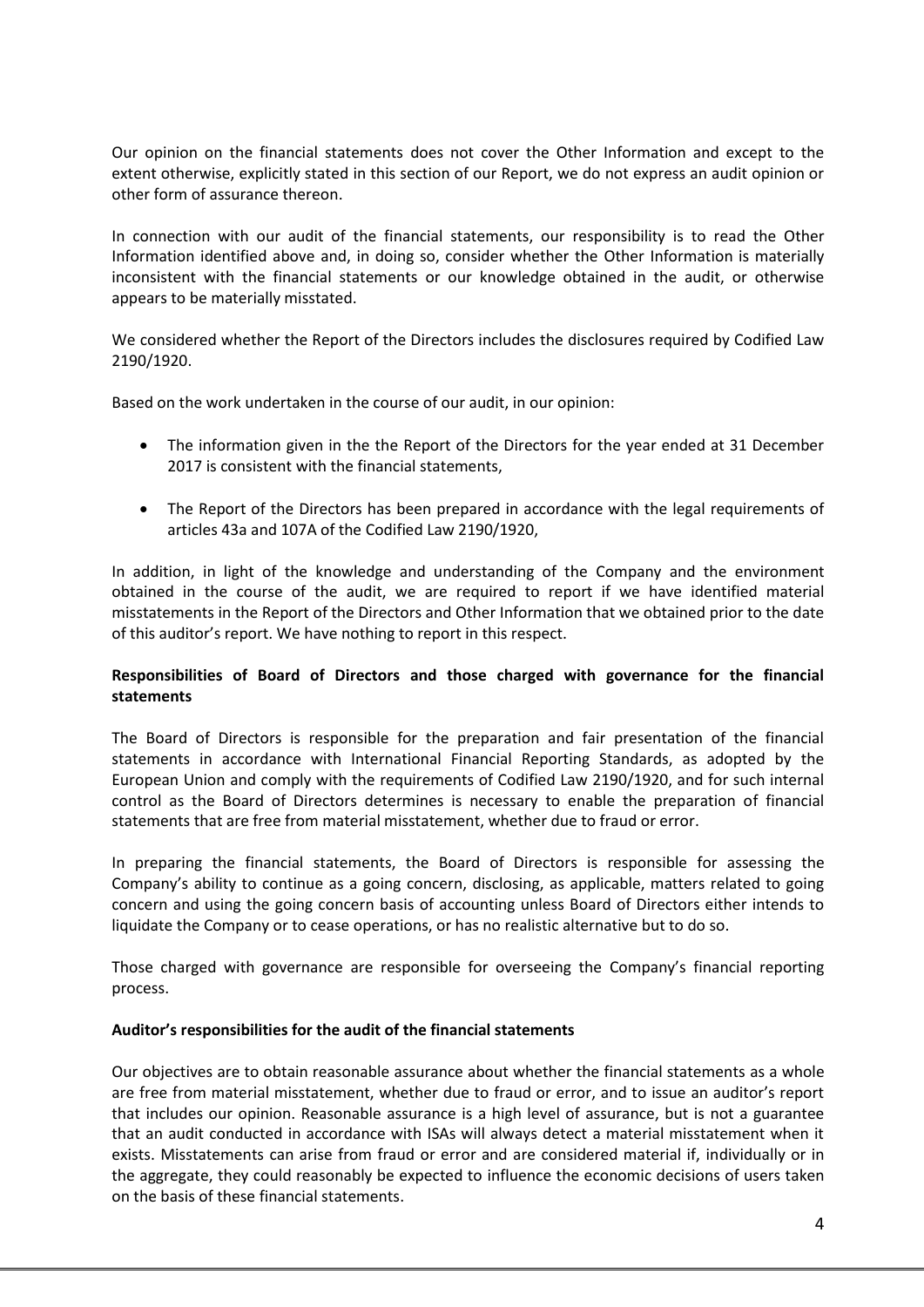As part of an audit in accordance with ISAs, we exercise professional judgment and maintain professional scepticism throughout the audit. We also:

- Identify and assess the risks of material misstatement of the financial statements, whether due to fraud or error, design and perform audit procedures responsive to those risks, and obtain audit evidence that is sufficient and appropriate to provide a basis for our opinion. The risk of not detecting a material misstatement resulting from fraud is higher than for one resulting from error, as fraud may involve collusion, forgery, intentional omissions, misrepresentations, or the override of internal control.
- Obtain an understanding of internal control relevant to the audit in order to design audit procedures that are appropriate in the circumstances, but not for the purpose of expressing an opinion on the effectiveness of the Company's internal control.
- Evaluate the appropriateness of accounting policies used and the reasonableness of accounting estimates and related disclosures made by the Board of Directors.
- Conclude on the appropriateness of Board of Directors' use of the going concern basis of accounting and, based on the audit evidence obtained, whether a material uncertainty exists related to events or conditions that may cast significant doubt on the Company's ability to continue as a going concern. If we conclude that a material uncertainty exists, we are required to draw attention in our auditor's report to the related disclosures in the financial statements and consolidated financial statements or, if such disclosures are inadequate, to modify our opinion. Our conclusions are based on the audit evidence obtained up to the date of our auditor's report. However, future events or conditions may cause the Company to cease to continue as a going concern.
- Evaluate the overall presentation, structure and content of the financial statements, including the disclosures, and whether the financial statements represent the underlying transactions and events in a manner that achieves fair presentation.

We communicate with those charged with governance regarding, among other matters, the planned scope and timing of the audit and significant audit findings, including any significant deficiencies in internal control that we identify during our audit.

#### **Report on other legal and regulatory requirements**

Our opinion on the on the Report of Directors is mentioned above under "Other Information".



Athens, 29 June 2018

The Certified Auditor

PricewaterhouseCoopers S.A. Certified Auditors 268 Kifissias Avenue 152 32 Halandri Soel Reg. No 113

> Konstantinos Michalatos Soel Reg. No 17701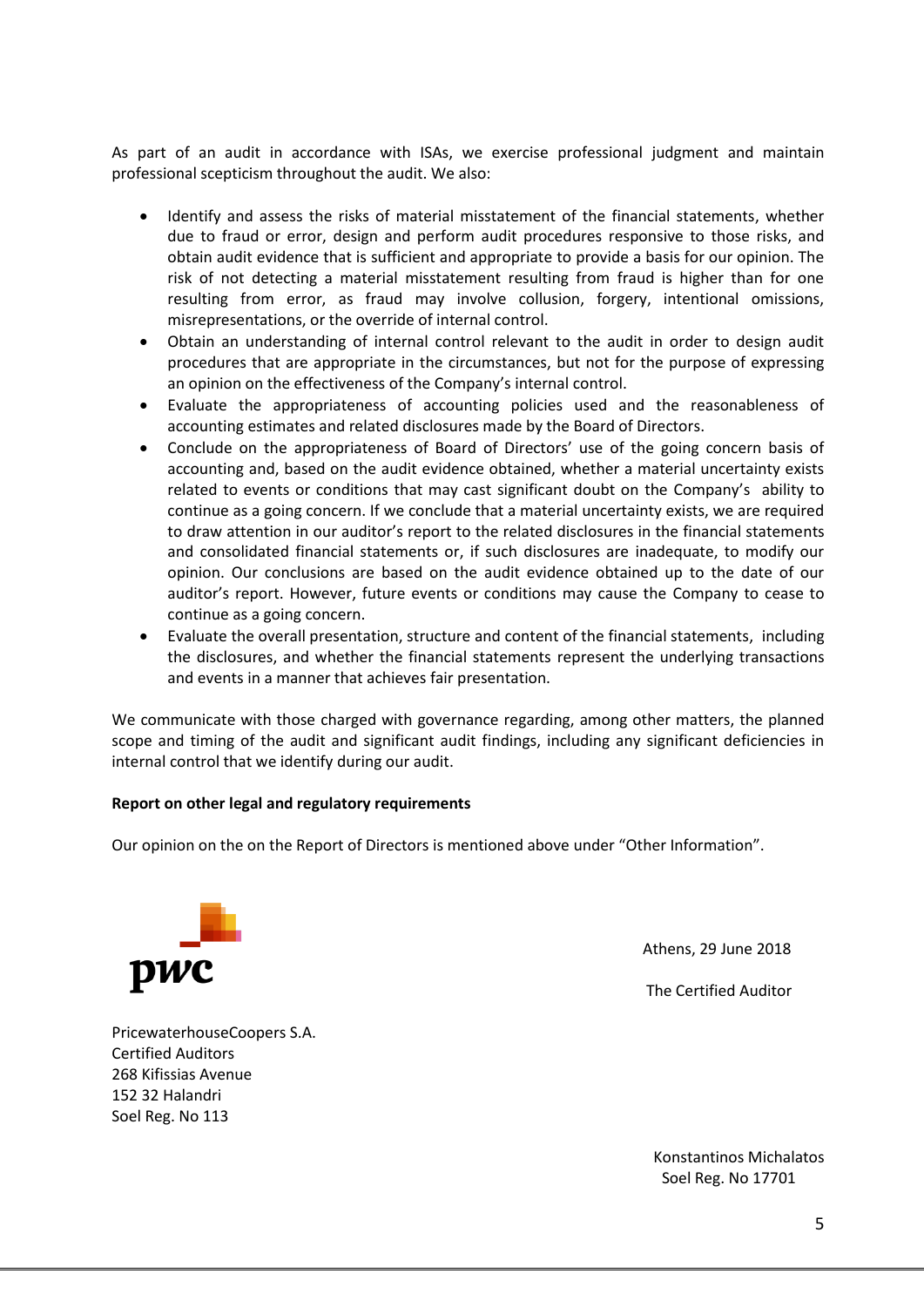

#### **DIRECTORS REPORT EUROBANK PROPERTY SERVICES S.A. FOR THE PERIOD ENDED 1/1-31/12/2017**

#### **Dear Shareholders,**

This fiscal year is the thirdy second and includes the period from January 1, 2017 up to December 31, 2017.

During the current period, the Company's activities were consistent with applicable law and the purpose of the Company, as defined by its article of association.

The financial statements of current year, as submitted to the Annual General Meeting, have been prepared in accordance with International Financial Reporting Standards. Detailed information on key accounting policies followed out in the explanatory notes to Financial Statements December 31, 2017.

The financial statements are approved by the Board of Directors meeting of June, 29 2018.

#### **Information regarding the company's activities during 2017:**

**Commission income:** The Company's commission income during the year 2016 was **€ 6.898ths** compared to € 5.144ths in 2016, representing an increase of **34%.**

**Commission related expenses:** The Company's commission related expenses during the year 2017 were **€ 3.934ths** compared to € 2.864ths in 2016, representing an increase of **37%.**

**Operating expenses:** The Company's other operating expenses, before depreciation and amortisation expenses (€461χιλ) and voluntary exit scheme expense (€141χιλ) were **€ 2.994ths** compared to €3.096ths in 2016 representing a decrease of **-3%**. Staff costs (exluding the voluntary exit scheme expense) during the year 2017 were € **2.103ths** compared to € 2.212 in 2016, representing a decrease of **-5%.**

**Interest income:** Interest income for the year 2017 at **€5ths**.

**Operating lossess**: Company's operating loss amounted to **€ 627ths** representing a decrease by **-37%**

The Company's staff as of 31 December 2017 was 49 persons (2016: 51).

#### **Macroeconomic environment**

In 2018, Greece's real GDP is expected to grow by 1.9%, according to the May 2018 forecast by European Commission (2017: 1.4%, according to the Hellenic Statistical Authority's (ELSTAT) estimate). Based on ELSTAT and Ministry of Finance data, the unemployment rate in February 2018 was at 20.8%, remaining stable as in December 2017 and the 2017 primary surplus was at 4.2% of GDP, outperforming the respective 2017 Third Economic Adjustment Program (TEAP) target of 1.75% of GDP.

Greece nears the completion of the cycle of economic adjustment programs. The conclusion of the fourth and final review of the TEAP, the expected significant rise in investments (2018 Budget estimate at 11.4% compared to 9.6% increase in 2017), and a forecasted strong tourism season support

Notes on pages 13 to 38 form an integral part of these financial statements. 6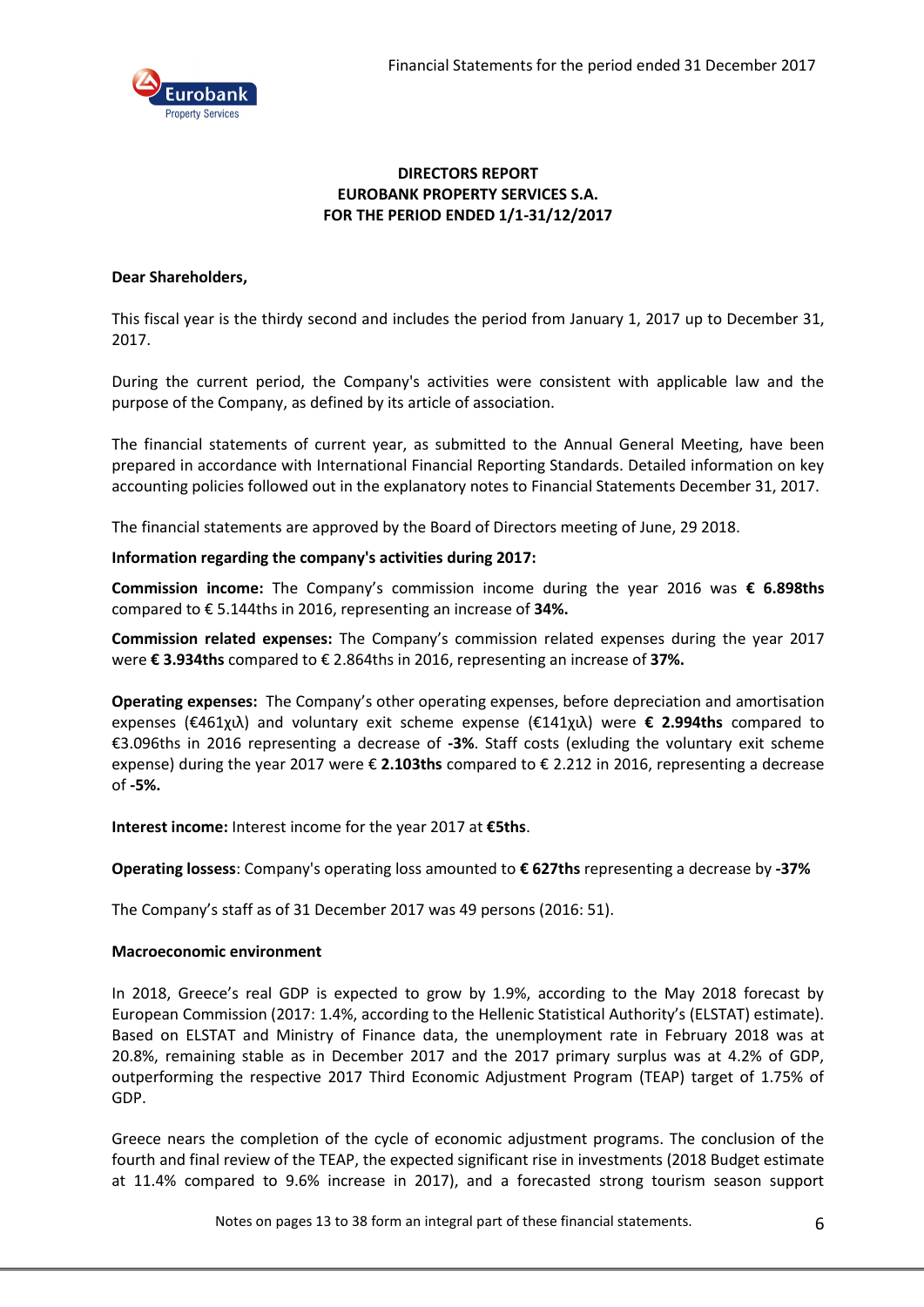

expectations for a further improvement in domestic economic activity in 2018. The decisive implementation of the reforms agreed in the context of the TEAP, the implementation of further debt relief measures in accordance with 24 May 2016 Eurogroup decisions, the mobilization of European Union (EU) funding to support domestic investment and job creation, the attraction of foreign and domestic capital and the adoption of an extrovert economic development model will improve the confidence in the prospects of the Greek economy and the further stabilization of the domestic economic environment.

Currently, the relation between Greece and the European Institutions in the post program period, as well as the parameters of the sovereign debt relief proposal, the nature of a safety cash buffer that would facilitate its market access after the end of the program in August 2018 and the establishment of a framework that secures the continuation of reforms in the Greek economy, are under discussion.

The main risks and uncertainties are associated with (a) the possible delays in the implementation of the reforms' agenda in order to meet the remaining targets and milestones of the TEAP, (b) the possible delays in the agreement of the post-program relation between Greece and the Institutions, (c) an agreement regarding debt relief measures that may be conceived by the markets that is not sufficient or includes too many conditionalities, (d) the impact on the level of economic activity and on the attraction of direct investments from the fiscal and social security-related measures agreed under the reviews of the TEAP, (e) the ability to attract new investments in the country, (f) the timing of a full lift of restrictions in the free movement of capital and the respective impact on the level of economic activity, (g) the possible slow pace of deposits inflows and/ or possible delays in the effective management of non-performing exposures (NPEs) as a result of the macroeconomic conditions in Greece and (h) the geopolitical conditions in the near or in broader region and the external shocks from a slowdown in the global economy.

#### **Prospects**

The Company's strategy is to maintain its dominant position for the provision of high quality real estate services. The Company's Management objective is improve further the quality of its services, both to the Bank and third parties, and promises to do its best to achieve this goal.

#### **Risks**

The Company due to its activities is exposed to various financial risks as mentioned in Note 3 of the Financial Statements. The Company's policy is to minimize those risks, in order to avoid any impact on its financial position.

The Company does not have any branches used for its operations for the current 2017.

There are no other significant events or any company's assets referred to in Article 43a p.3 b. of law 2190/20 which should be included in the current report.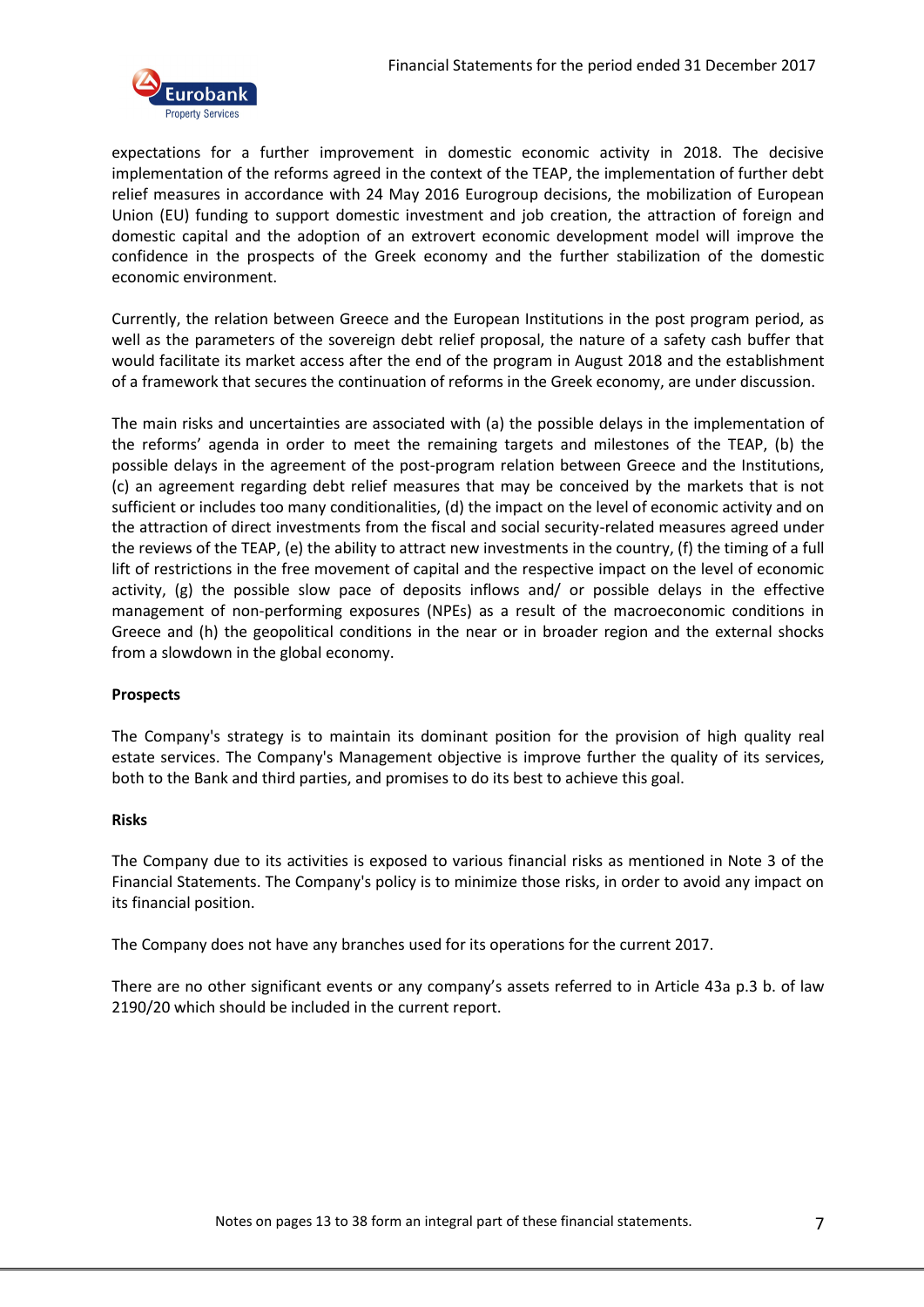

#### **Key Ratios**

The key ratios for the Company are as follows:

| <b>Ratios</b>           |                                              | 31.12.2017 | 31.12.2016 |
|-------------------------|----------------------------------------------|------------|------------|
|                         |                                              |            |            |
|                         | Operating loss (before tax) / Revenue        | $-9%$      | $-19%$     |
| Profitability ratios    | Net Loss before Tax / Revenue                | $-9%$      | $-19%$     |
|                         | Net Loss after Tax / Revenue                 | $-7%$      | $-18%$     |
|                         |                                              |            |            |
|                         | Total Assets / Current Liabilities           | 303%       | 376%       |
|                         | Total Liabilities / Equity                   | 0,4        | 0,3        |
| <b>Financial Ratios</b> | Tangible Assets & Intangible Assets / Equity | 16%        | 16%        |
|                         | Current Assets / Current Liabilities         | 3,0        | 3,8        |

Athens, June 29, 2018

The President of BoD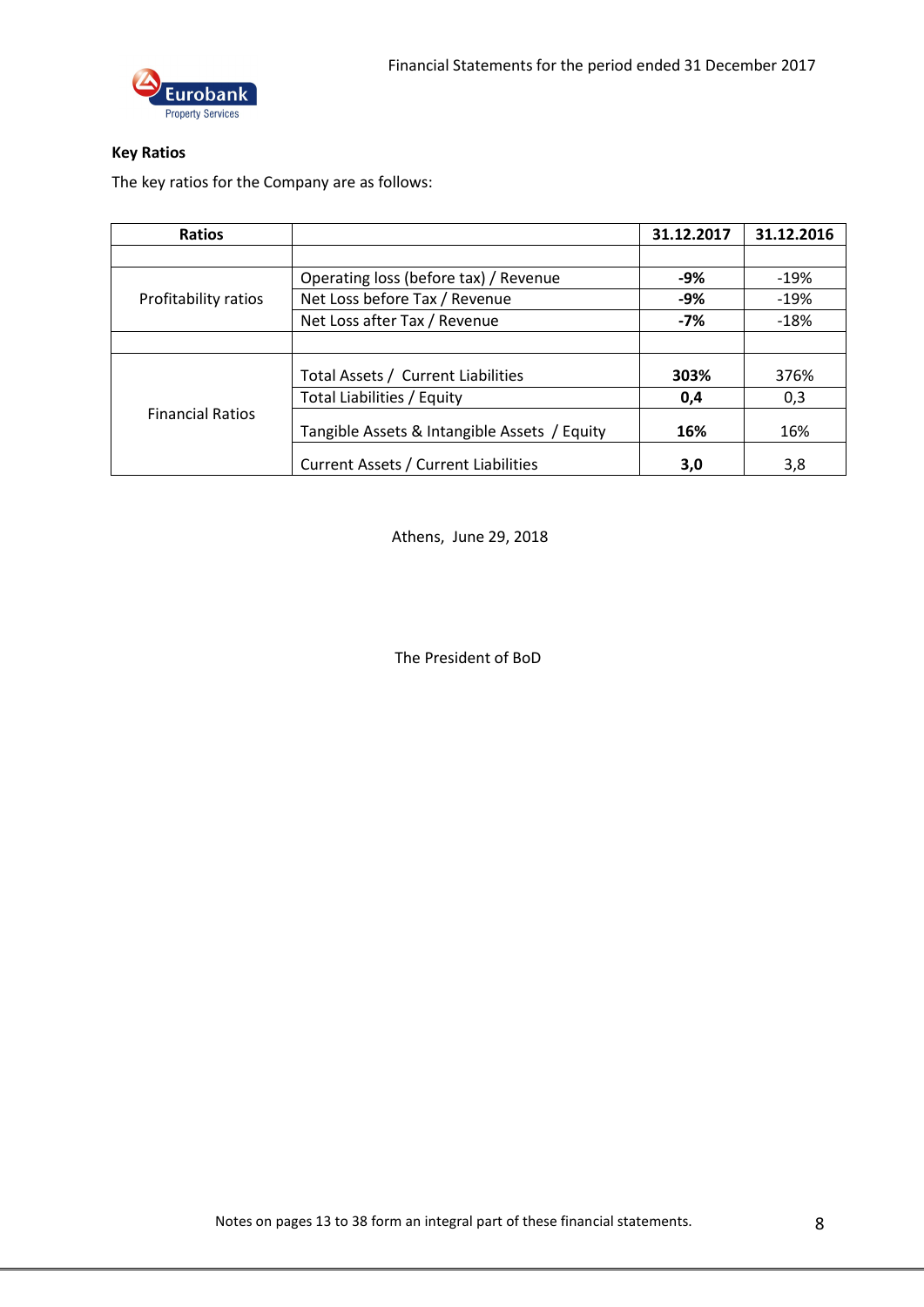

## **Balance Sheet**

|                                      |                | 31 December |       |
|--------------------------------------|----------------|-------------|-------|
|                                      | <b>Note</b>    | 2017        | 2016  |
| <b>ASSETS</b>                        |                | €'000       | €'000 |
|                                      |                |             |       |
| <b>Non-Current Assets</b>            |                |             |       |
| Property, plant and equipment        | 5              | 605         | 471   |
| Intangible assets                    | 6              | 154         | 400   |
| Investments in associates            | 8              | 556         | 556   |
| Available for sale financial assets  | $\overline{7}$ | 20          | 20    |
| Deferred tax asset                   | 13             | 241         | 81    |
|                                      |                | 1.576       | 1.528 |
| <b>Current Assets</b>                |                |             |       |
| Trade and other receivables          | 9              | 3.768       | 3.371 |
| Income tax receivable                | 22             |             | 110   |
| Cash and cash equivalents            | 10             | 1.201       | 1.738 |
|                                      |                | 4.969       | 5.219 |
| <b>Total Assets</b>                  |                | 6.545       | 6.747 |
| <b>EQUITY &amp; LIABILITIES</b>      |                |             |       |
| <b>EQUITY &amp; RESERVES</b>         |                |             |       |
| Share capital                        | 11             | 666         | 666   |
| Other reserves                       | 12             | 351         | 351   |
| Retained earnings                    |                | 3.782       | 4.276 |
| <b>Total equity &amp; reserves</b>   |                | 4.799       | 5.293 |
| <b>Long-term Liabilities</b>         |                |             |       |
| Retirement benefit obligation        | 15             | 104         | 66    |
|                                      |                | 104         | 66    |
| <b>Current liabilities</b>           |                |             |       |
| Trade payables and other liabilities | 14             | 1.642       | 1.388 |
|                                      |                | 1.642       | 1.388 |
| <b>Total Liabilities</b>             |                | 1.746       | 1.454 |
|                                      |                |             |       |
| <b>Total Equity and Liabilities</b>  |                | 6.545       | 6.747 |

Notes on pages 13 to 38 form an integral part of these financial statements. 9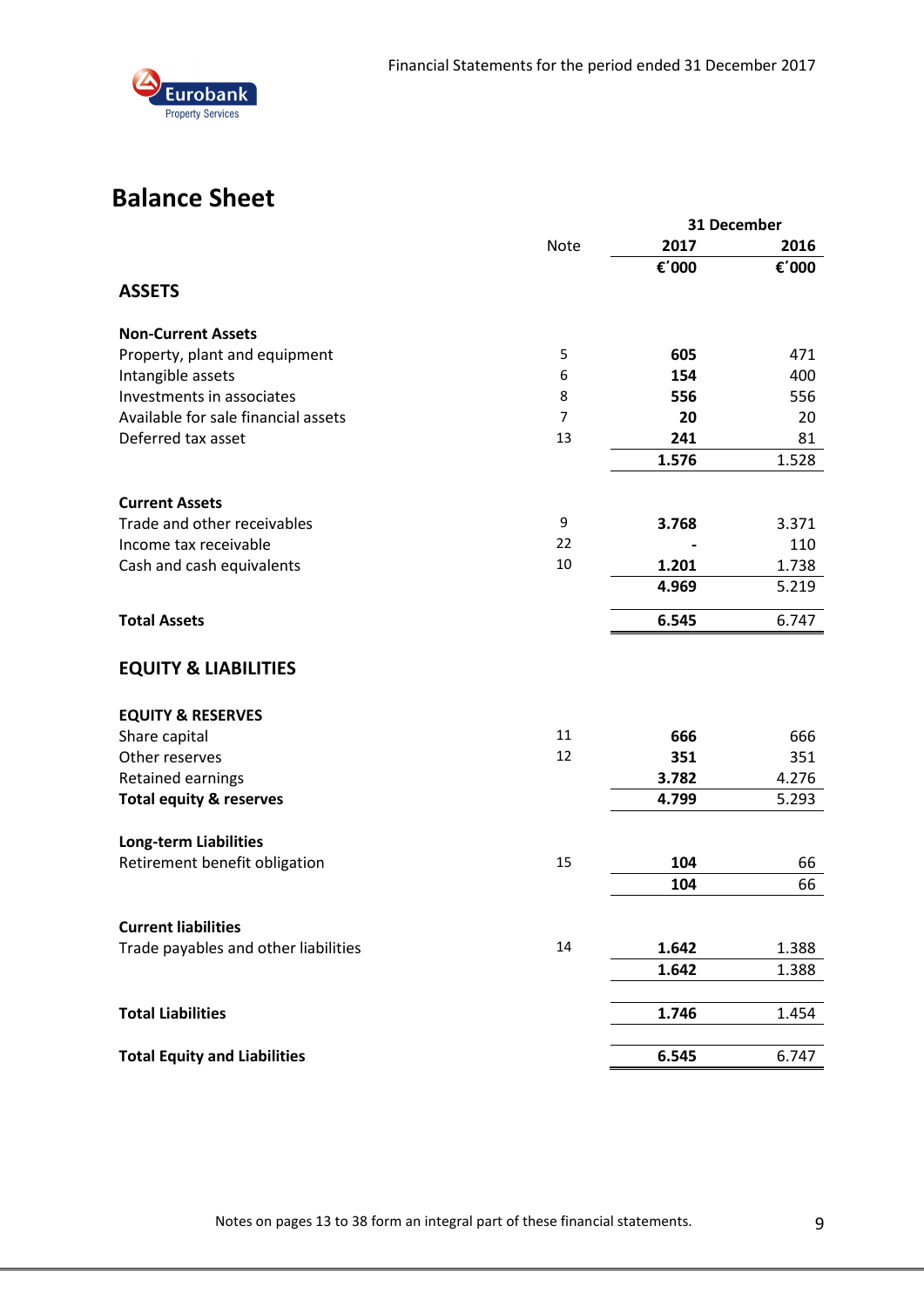

## **Statement of Comprehensive Income**

|                                                     |             | For the year ended |             |  |
|-----------------------------------------------------|-------------|--------------------|-------------|--|
|                                                     | <b>Note</b> |                    | 31 December |  |
|                                                     |             | 2017               | 2016        |  |
|                                                     |             | €'000              | €'000       |  |
| Income from operating activities                    |             |                    |             |  |
| Commission income                                   | 16          | 6.898              | 5.144       |  |
| Commission related expenses                         | 17          | (3.934)            | (2.864)     |  |
| <b>Other operating expenses</b>                     |             |                    |             |  |
| <b>Staff costs</b>                                  | 18          | (2.244)            | (2.212)     |  |
| Other expenses                                      | 19          | (891)              | (884)       |  |
| Depreciation & amortisation expense                 | 20          | (461)              | (184)       |  |
| <b>Operating lossess</b>                            |             | (632)              | (1.000)     |  |
|                                                     |             |                    |             |  |
| Interest income                                     | 21          | 5                  | 9           |  |
| Loss before tax                                     |             | (627)              | (991)       |  |
| Income tax                                          | 22          | 152                | 69          |  |
| Loss after tax                                      |             | (475)              | (922)       |  |
|                                                     |             |                    |             |  |
| Other comprehensive income                          |             |                    |             |  |
| Gain / (Loss) recognised through Equity under IAS19 | 15          | (19)               | 10          |  |
| Loss attributable to shareholders                   |             | (494)              | (912)       |  |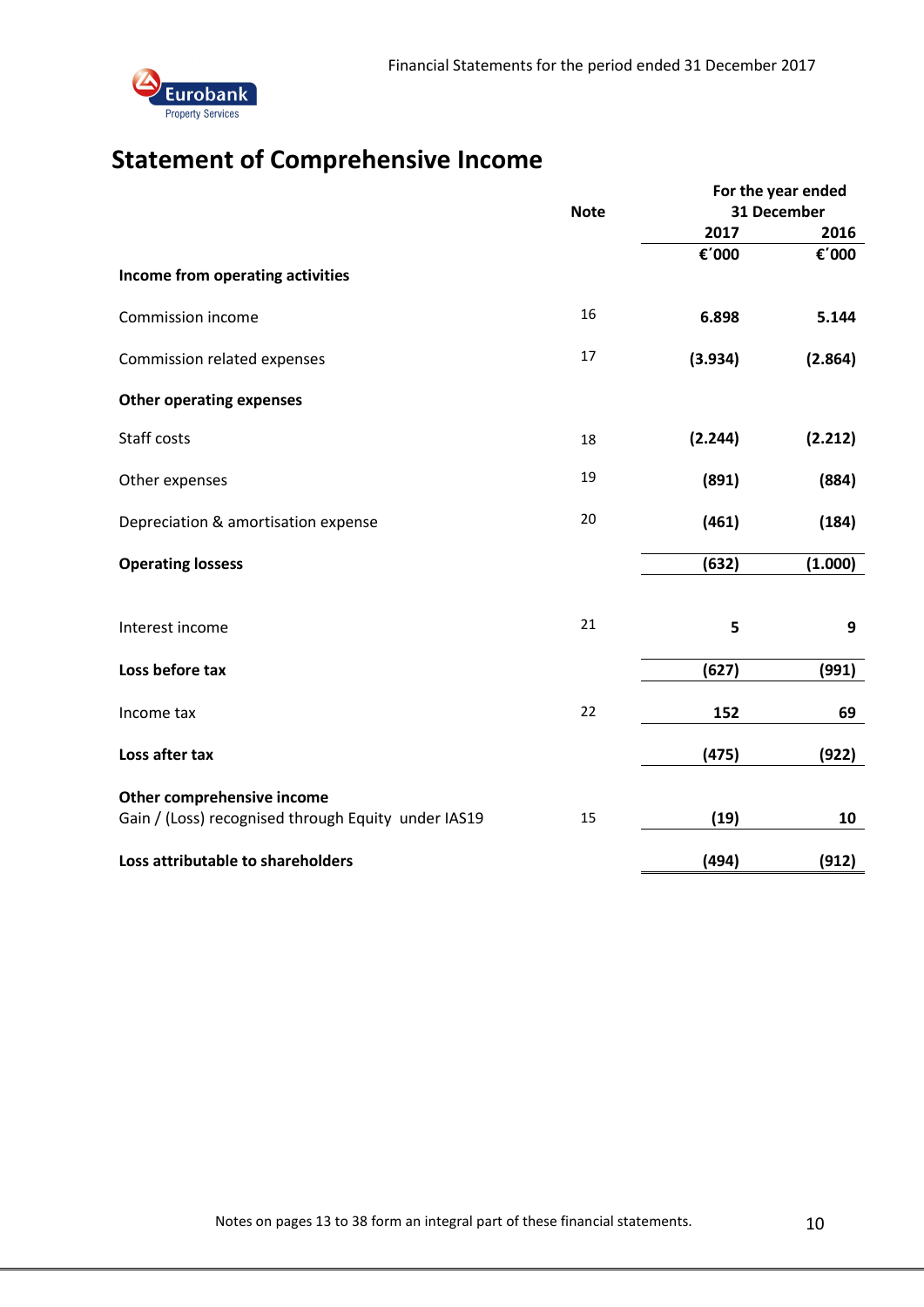

### **Cash flow Statement**

|                                                                           | <b>Note</b> | For the year ended | 31 December |
|---------------------------------------------------------------------------|-------------|--------------------|-------------|
|                                                                           |             | 2017               | 2016        |
|                                                                           |             | €'000              | €'000       |
| Loss before tax                                                           |             | (627)              | (991)       |
| Adjustements for:                                                         |             |                    |             |
| Interest income                                                           | 21          | (5)                | (9)         |
| Depreciation and amortization expense                                     | 20          | 461                | 184         |
| Other income                                                              |             | (241)              |             |
| Provisions                                                                |             | 31                 | 9           |
| Cash flows used in operating activities before changes in working capital |             | (381)              | (807)       |
| Increase in trade and other receivables                                   |             | (156)              | (516)       |
| (Decrease) / Increase in trade and other payables                         |             | 234                | (49)        |
| Tax receipts                                                              |             | 110                |             |
| Net cash from / (used in) operating activities (a)                        |             | (193)              | (1.372)     |
| Cash flows from investing activities                                      |             |                    |             |
| Acquisition of tangible assets                                            | 5           | (208)              | (423)       |
| Acquisition of intangible assets                                          | 6           | (141)              | (17)        |
| Acquisition of shares in associate companies                              | 8           |                    | (2)         |
| Interest received                                                         |             | 5                  | 9           |
| Net cash used in investing activities (b)                                 |             | (344)              | (433)       |
| <b>Cash flows from financing activities</b>                               |             |                    |             |
| Net cash used in financing activities (c)                                 |             |                    |             |
|                                                                           |             |                    |             |
| Net decrease in cash and cash equivalents (a)+(b)+(c)                     |             | (537)              | (1.805)     |
| Cash and cash equivalents at beginning of year                            | 10          | 1.738              | 3.543       |
|                                                                           |             |                    |             |
| Cash and cash equivalents at end of year                                  | 10          | 1.201              | 1.738       |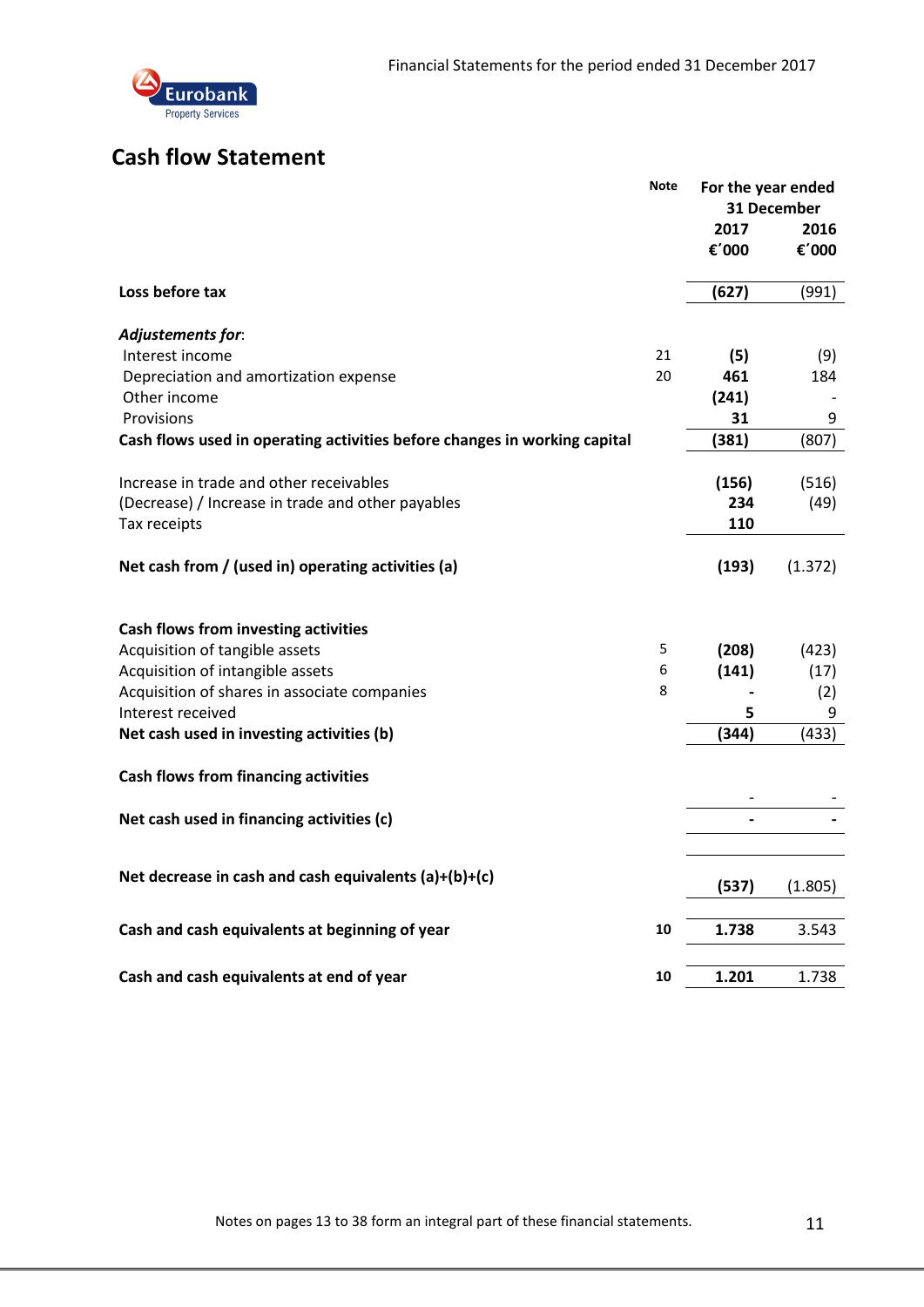

### **Statement of changes in equity**

|                                      | Σημ. | <b>Share</b><br><b>Capital</b><br>€'000 | <b>Other</b><br><b>Reserves</b><br>€'000 | <b>Retained</b><br><b>Earnings</b><br>€'000 | <b>Totals</b><br>€'000 |
|--------------------------------------|------|-----------------------------------------|------------------------------------------|---------------------------------------------|------------------------|
| <b>Balance 1/1/2016</b>              |      | 666                                     | 351                                      | 5.188                                       | 6.205                  |
| Loss for the year                    |      |                                         |                                          | (922)                                       | (922)                  |
| Other comprehensive income           |      |                                         |                                          | 10                                          | 10                     |
| <b>Balance 31/12/2016</b>            |      | 666                                     | 351                                      | 4.276                                       | 5.293                  |
| <b>Balance 1/1/2017</b>              |      | 666                                     | 351                                      | 4.276                                       | 5.293                  |
| Loss for the year                    |      |                                         |                                          | (475)                                       | (475)                  |
| Other comprehensive<br>income/(loss) |      |                                         |                                          | (19)                                        | (19)                   |
| <b>Balance 31/12/2017</b>            |      | 666                                     | 351                                      | 3.782                                       | 4.799                  |

The Company's financial statements were approved by the Board of Directors on June 29, 2018 and are signed on its behalf by:

Dimosthenis Archontidis Dimitrios Andritsos Panagiotis Kyriazis

 **Chairman of the BoD Vice President & Chief Financial Officer**

**Chief Executive Officer**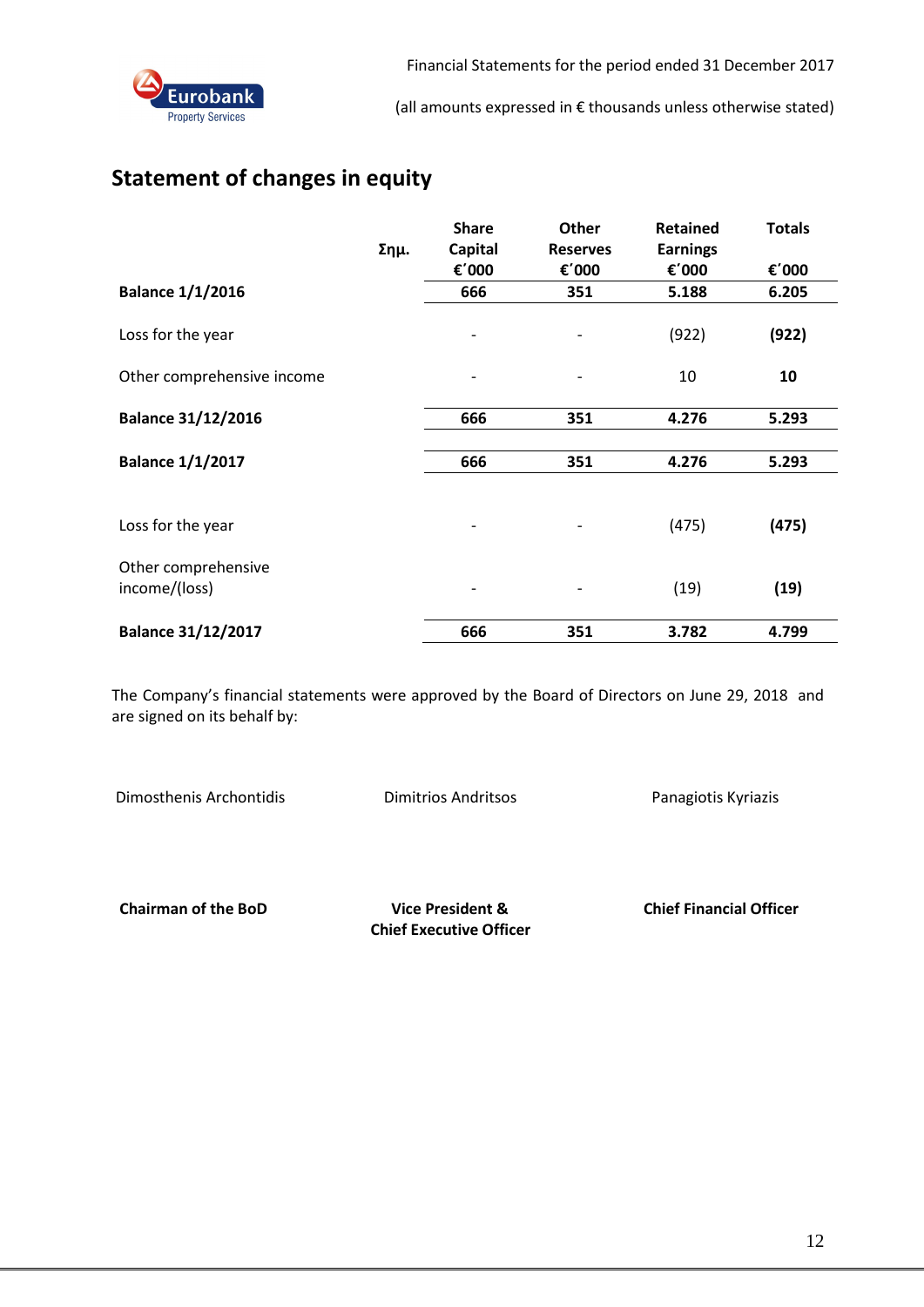

#### **1. General information**

The Company Eurobank Property Services S.A. ("The Company"), offers real estate services (valuations, brokerage, property management, etc.) to Eurobank Group and third parties.

The Company was established and is located in Athens, Greece. The address of its registered office is Eslin 7 & Amaliados 20 Street, Athens, Greece (Company Registration number 2296701000). The employees as of 31 December 2017 were 49 employees (2016: 51 employees).

These financial statements were approved by the Board of Directors as of June 29, 2018.

#### **2. Principal accounting policies**

The principal accounting policies applied in the preparation of these financial statements are set out below. These policies have been consistently applied to all the years presented, unless otherwise stated.

#### **2.1 Basis of preparation**

The annual financial statements have been prepared on a going concern basis, as the Board of the Directors considered as appropriate, taking into consideration the following:

#### Macroeconomic environment

In 2018, Greece's real GDP is expected to grow by 1.9%, according to the May 2018 forecast by European Commission (2017: 1.4%, according to the Hellenic Statistical Authority's (ELSTAT) estimate). Based on ELSTAT and Ministry of Finance data, the unemployment rate in February 2018 was at 20.8%, remaining stable as in December 2017 and the 2017 primary surplus was at 4.2% of GDP, outperforming the respective 2017 Third Economic Adjustment Program (TEAP) target of 1.75% of GDP.

Greece nears the completion of the cycle of economic adjustment programs. The conclusion of the fourth and final review of the TEAP, the expected significant rise in investments (2018 Budget estimate at 11.4% compared to 9.6% increase in 2017), and a forecasted strong tourism season support expectations for a further improvement in domestic economic activity in 2018. The decisive implementation of the reforms agreed in the context of the TEAP, the implementation of further debt relief measures in accordance with 24 May 2016 Eurogroup decisions, the mobilization of European Union (EU) funding to support domestic investment and job creation, the attraction of foreign and domestic capital and the adoption of an extrovert economic development model will improve the confidence in the prospects of the Greek economy and the further stabilization of the domestic economic environment.

Currently, the relation between Greece and the European Institutions in the post program period, as well as the parameters of the sovereign debt relief proposal, the nature of a safety cash buffer that would facilitate its market access after the end of the program in August 2018 and the establishment of a framework that secures the continuation of reforms in the Greek economy, are under discussion.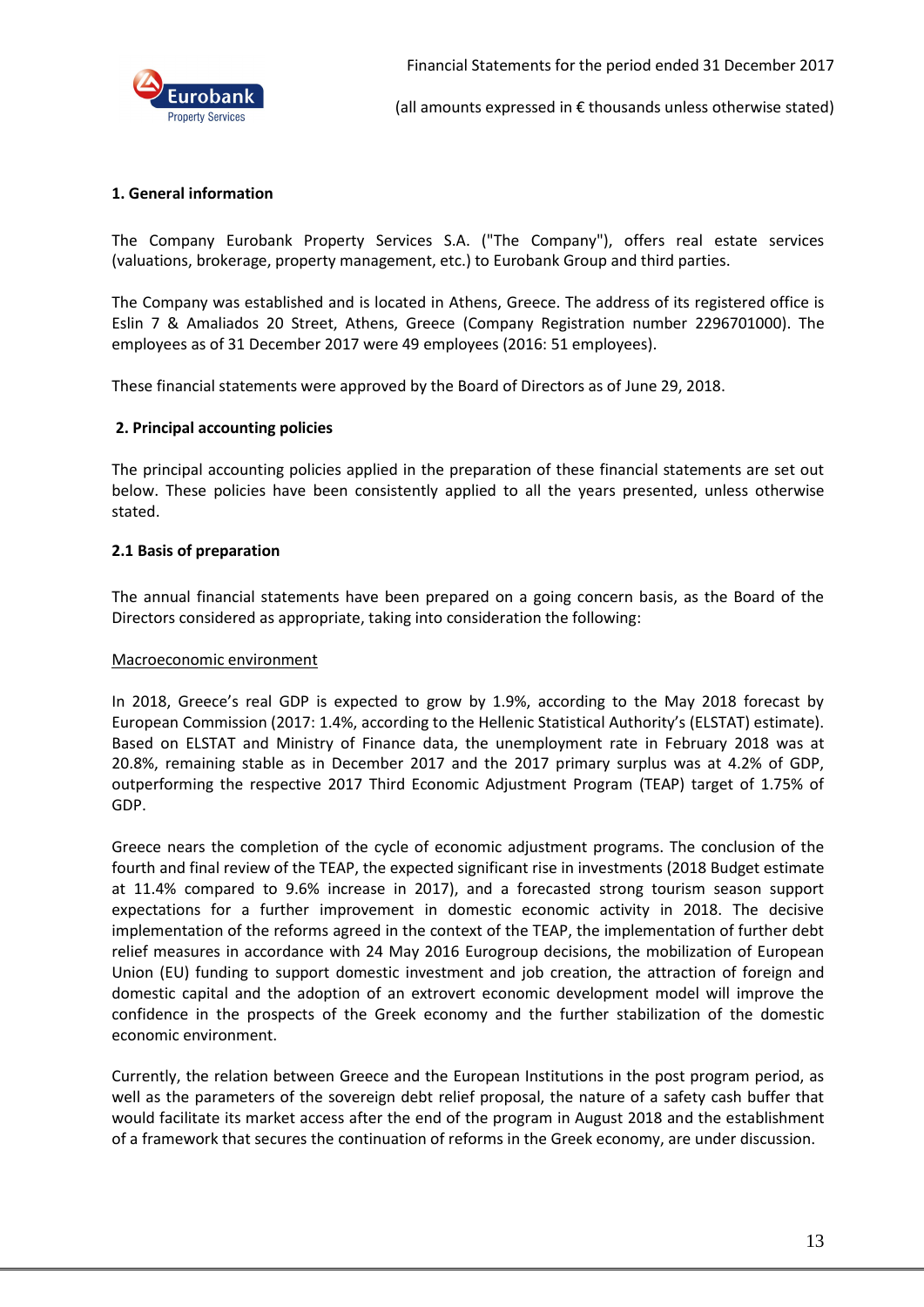

The main risks and uncertainties are associated with (a) the possible delays in the implementation of the reforms' agenda in order to meet the remaining targets and milestones of the TEAP, (b) the possible delays in the agreement of the post-program relation between Greece and the Institutions, (c) an agreement regarding debt relief measures that may be conceived by the markets that is not sufficient or includes too many conditionalities, (d) the impact on the level of economic activity and on the attraction of direct investments from the fiscal and social security-related measures agreed under the reviews of the TEAP, (e) the ability to attract new investments in the country, (f) the timing of a full lift of restrictions in the free movement of capital and the respective impact on the level of economic activity, (g) the possible slow pace of deposits inflows and/ or possible delays in the effective management of non-performing exposures (NPEs) as a result of the macroeconomic conditions in Greece and (h) the geopolitical conditions in the near or in broader region and the external shocks from a slowdown in the global economy.

#### **Company's position**

The company's main customer is the parent company Eurobank. Additionally cash & cash equivalents are placed entirely in the accounts maintained by the parent Company. Therefore the risks faced by the parent Company are reflected in the company since its dependence is important.

#### Going concern assessment

The Board of Directors, taking into consideration the above factors relating to the adequacy of the Bank's capital position, has been satisfied that the financial statements of the Companys' can be prepared on a going concern basis.

These financial statements have been prepared by management in accordance with International Financial Reporting Standards (IFRS) and IFRIC interpretations as adopted by the European Union and International Financial Reporting Standards issued by the IASB.

The principles set out below have been applied consistently in years 2017 and 2016, excluding those listed below. Comparative figures, where necessary, have been adjusted to conform with changes in presentation adopted by the Company for the current year.

#### **Amendments to standards and new interpretations adopted by the Company**

The following amendments to standards and new interpretations, as issued by the International Accounting Standards Board (IASB) and the IFRS Interpretations Committee (IC) and endorsed by the European Union (EU), apply from 1 January 2017:

#### **IAS 7, Amendment-Disclosure Initiative**

The amendment requires disclosure of information enabling users of financial statements to evaluate changes in liabilities arising from financing activities, including both changes from cash flows and noncash changes. The disclosure requirements also apply to changes in financial assets, such as assets that hedge liabilities arising from financing activities, if cash flows from those financial assets were or future cash flows will be, included in cash flows from financing activities.

The adoption of the amendment had no impact on the Company's financial statements.

#### **IAS 12, Amendment-Recognition of Deferred Tax Assets for Unrealized Losses**

The amendment clarifies that (a) unrealized losses on debt instruments measured at fair value in the financial statements and at cost for tax purposes may give rise to a deductible temporary difference irrespective of whether the entity expects to recover the carrying amount of the debt instrument by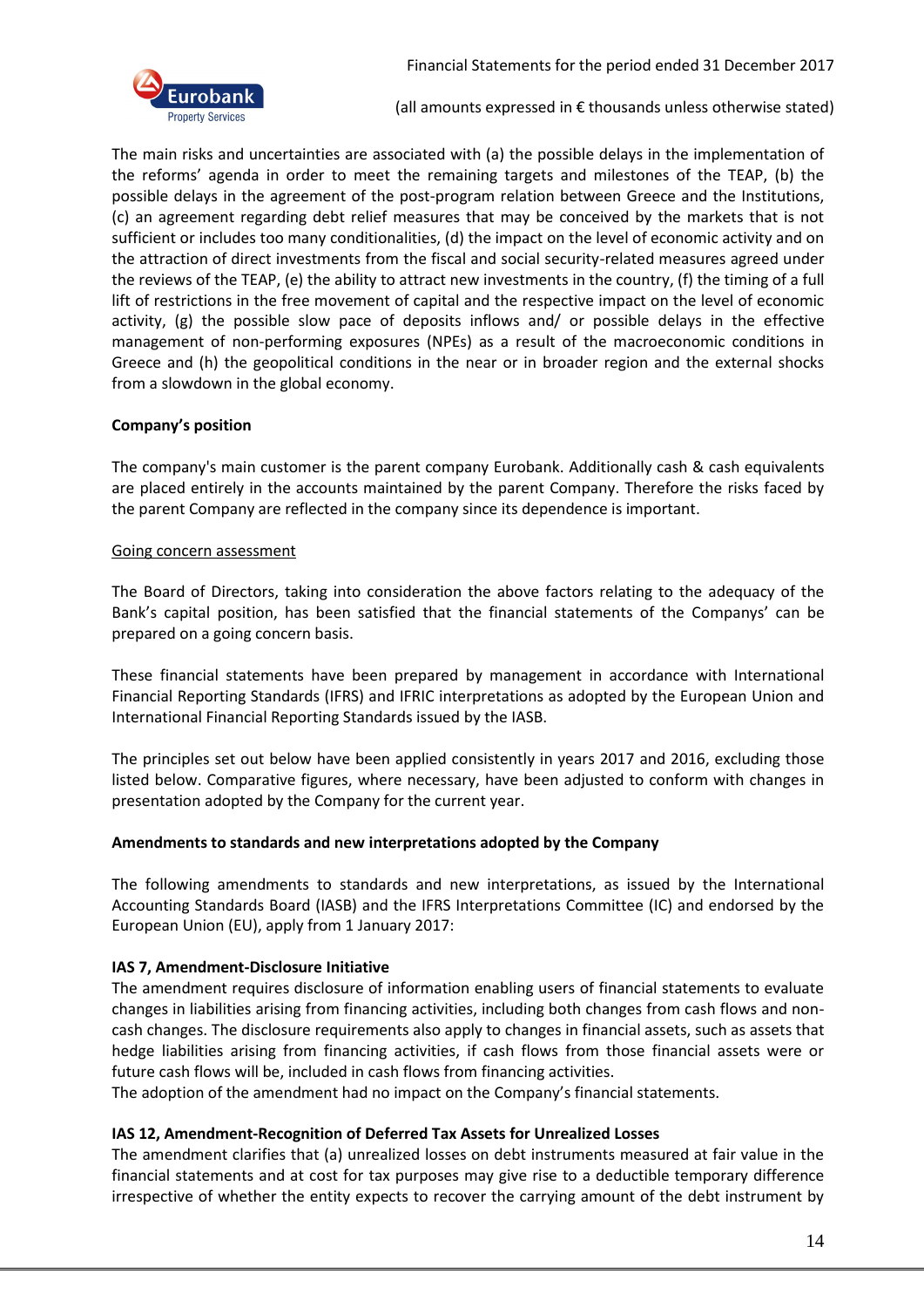

sale or use, (b) estimates for future taxable profits exclude tax deductions resulting from the reversal of deductible temporary differences, (c) the estimate of probable future taxable profits may include the recovery of an asset for more than its carrying amount, if there is sufficient evidence that it is probable that this will be realized by the entity, and (d) a deferred tax asset is assessed in combination with all of the other deferred tax assets where the tax law does not restrict the sources of taxable profits against which the entity may make deductions on the reversal of that deductible temporary difference. Where restrictions apply, deferred tax assets are assessed in combination only with other deferred tax assets of the same type.

The adoption of the amendment had no impact on the Company's financial statements.

#### **Annual Improvements to IFRSs 2014-2016 Cycle**

IFRS 12 'Disclosure of Interests in Other Entities': It is clarified that the disclosure requirements in IFRS 12 apply to an entity's interest in a subsidiary, a joint venture or an associate classified as held for sale except for the requirement for summarized financial information.

The adoption of the amendment had no impact on the Company's financial statements.

#### **New standards, amendments to standards and interpretations not yet adopted by the Company**

#### **A. The following amendments to standards, as issued by the International Accounting Standards Board (IASB) and endorsed by the European Union (EU), apply from 1 January 2018:**

#### **IAS 40, Amendment-Transfers of Investment Property**

The amendment clarifies that a transfer of property, including property under construction or development, into or out of investment property should be made only when there has been a change in use of the property. Such a change in use occurs when the property meets, or ceases to meet, the definition of investment property and should be supported by evidence.

The adoption of the amendment had no impact on the Company's financial statements.

#### **IFRS 2, Amendment-Classification and Measurement of Share-based Payment Transactions**

The amendment addresses (a) the measurement of cash-settled share-based payments, (b) the accounting for modifications of a share-based payment from cash-settled to equity-settled and (c) the classification of share-based payments settled net of tax withholdings.

Specifically, the amendment clarifies that a cash-settled share-based payment is measured using the same approach as for equity-settled share-based payments. It also clarifies that the liability of cashsettled share-based payment modified to equity-settled one is derecognized and the equity-settled share-based payment is recognized at the modification date fair value of the equity instrument granted and any difference is recognized in profit or loss immediately.

Furthermore, a share-based payment net by withholding tax on the employee's behalf (a net settlement feature) is classified as equity settled in its entirety, provided it would have been classified as equity-settled had it not included the net settlement feature.

The adoption of the amendment had no impact on the Company's financial statements.

#### **IFRS 15, Revenue from Contracts with Customers (effective 1 January 2018) and IFRS 15 Amendments (effective 1 January 2018, not yet endorsed by EU)**

IFRS 15 establishes a single, comprehensive revenue recognition model for determining when and how much revenue to recognize and replaces existing revenue recognition guidance, including IAS 18 'Revenue', IAS 11 'Construction Contracts' and IFRIC 13 'Customer Loyalty Programs'.

IFRS 15 applies to all contracts with customers, except those in the scope of other standards such as: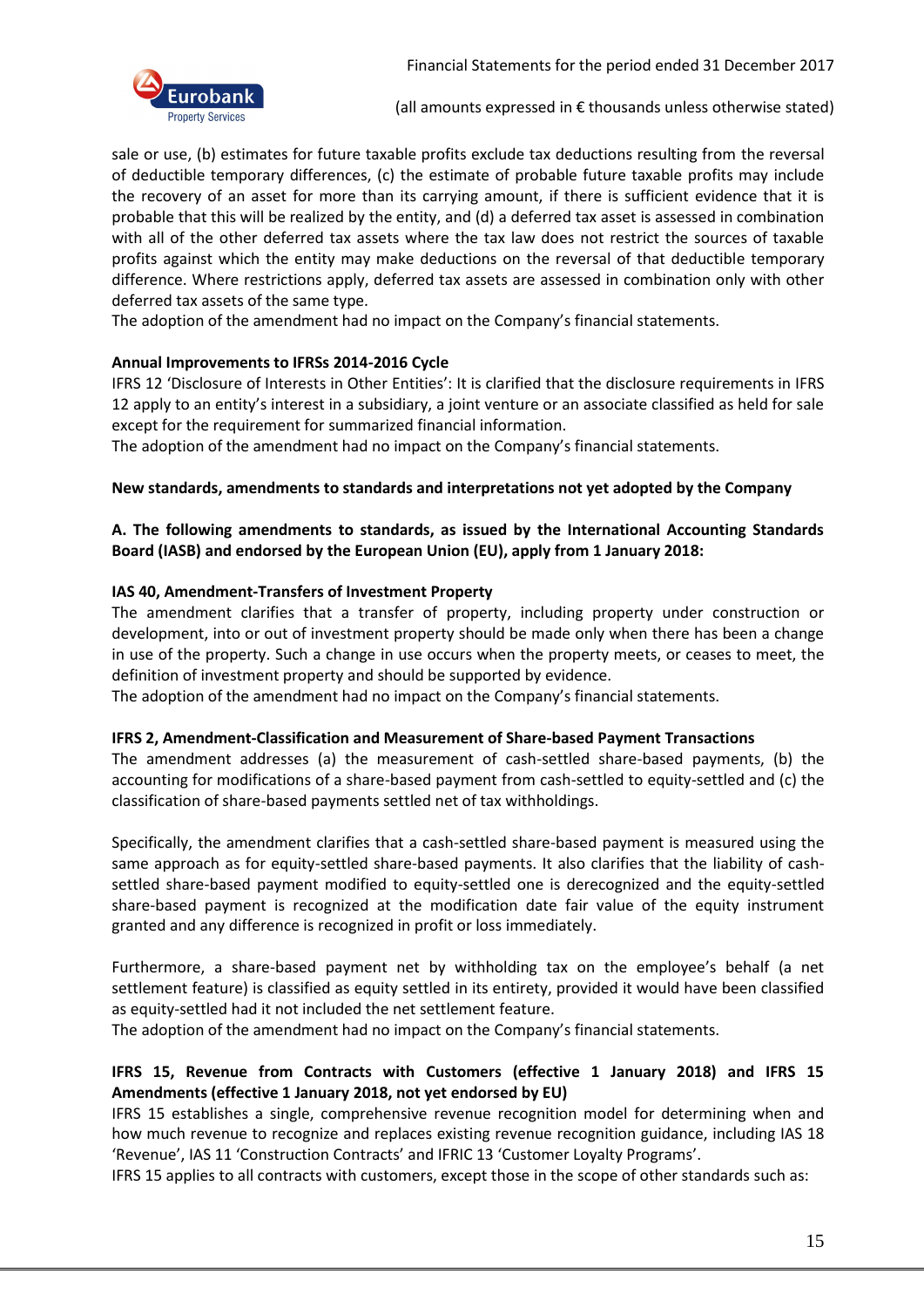

- Financial instruments and other contractual rights or obligations within the scope of IFRS 9 'Financial Instruments' or IAS 39 'Financial Instruments: Recognition and Measurement', IFRS 10 'Consolidated Financial Statements', IFRS 11 'Joint Arrangements', IAS 27 'Separate Financial Statements' and IAS 28 'Investments in Associates and Joint Ventures';
- Lease contracts within the scope of IAS 17 'Leases' (or IFRS 16 'Leases'); and
- Insurance contracts within the scope of IFRS 4 'Insurance Contracts'.

Therefore, interest and fee income integral to financial instruments will continue to fall outside the scope of IFRS 15.

IFRS 15 specifies that revenue should be recognized at an amount that reflects the consideration to which the entity expects to be entitled in exchange for transferring goods or services. It introduces the concept of recognizing revenue for performance obligations as they are satisfied and the control of a good or service (i.e. the ability to direct the use of and obtain the benefits from them), is obtained by the customer.

Extensive disclosures will be required in relation to revenue recognized and expected from existing contracts.

IFRS 15 was amended in April 2016 to provide several clarifications, including that in relation to the identification of the performance obligations within a contract.

The company, is currently assessing the effect of IFRS 15, however the adoption of the standard is not expected to have a significant impact on the Company's financial statements.

#### **IFRIC 22, Foreign Currency Transactions and Advance Consideration**

IFRIC 22 provides requirements about which exchange rate to use in reporting foreign currency transactions that involve an advance payment or receipt. The interpretation clarifies that in this case, the date of the transaction for the purpose of determining the exchange rate to use on initial recognition of the related asset, expense or income is the date of the advance consideration, i.e. when the entity initially recognized the non-monetary asset (prepayment asset) or non-monetary liability (deferred income liability) arising from the advance consideration. If there are multiple payments or receipts in advance, the entity must determine a date of transaction for each payment or receipt. The adoption of the interpretation is not expected to impact the Company's financial statements.

#### **IFRS 9, Financial Instruments**

In 1 January 2018, the Company applied the IFRS 9 'Financial Instruments' which replaced IAS 39 'Financial Instruments: Recognition and Measurement'. IFRS 9 includes revised requirements on the classification and measurement of financial assets and liabilities, impairment of financial assets and hedge accounting.

#### **Classification and measurement**

IFRS 9 establishes a new classification and measurement approach for all types of financial assets that reflects the entity's business model for managing the assets and their contractual cash flow characteristics.

IFRS 9 requires financial assets to be classified into one of the following measurement categories: amortized cost, fair value through other comprehensive income (FVOCI) or fair value through profit or loss (FVTPL). The standard eliminates the existing IAS 39 categories of held-to-maturity, loans and receivables and available for sale.

Financial assets will be measured at amortized cost if they are held within a business model whose objective is to hold financial assets in order to collect contractual cash flows, and their contractual cash flows represent solely payments of principal and interest (SPPI). Financial assets will be measured at FVOCI if they are held within a business model whose objective is achieved by both collecting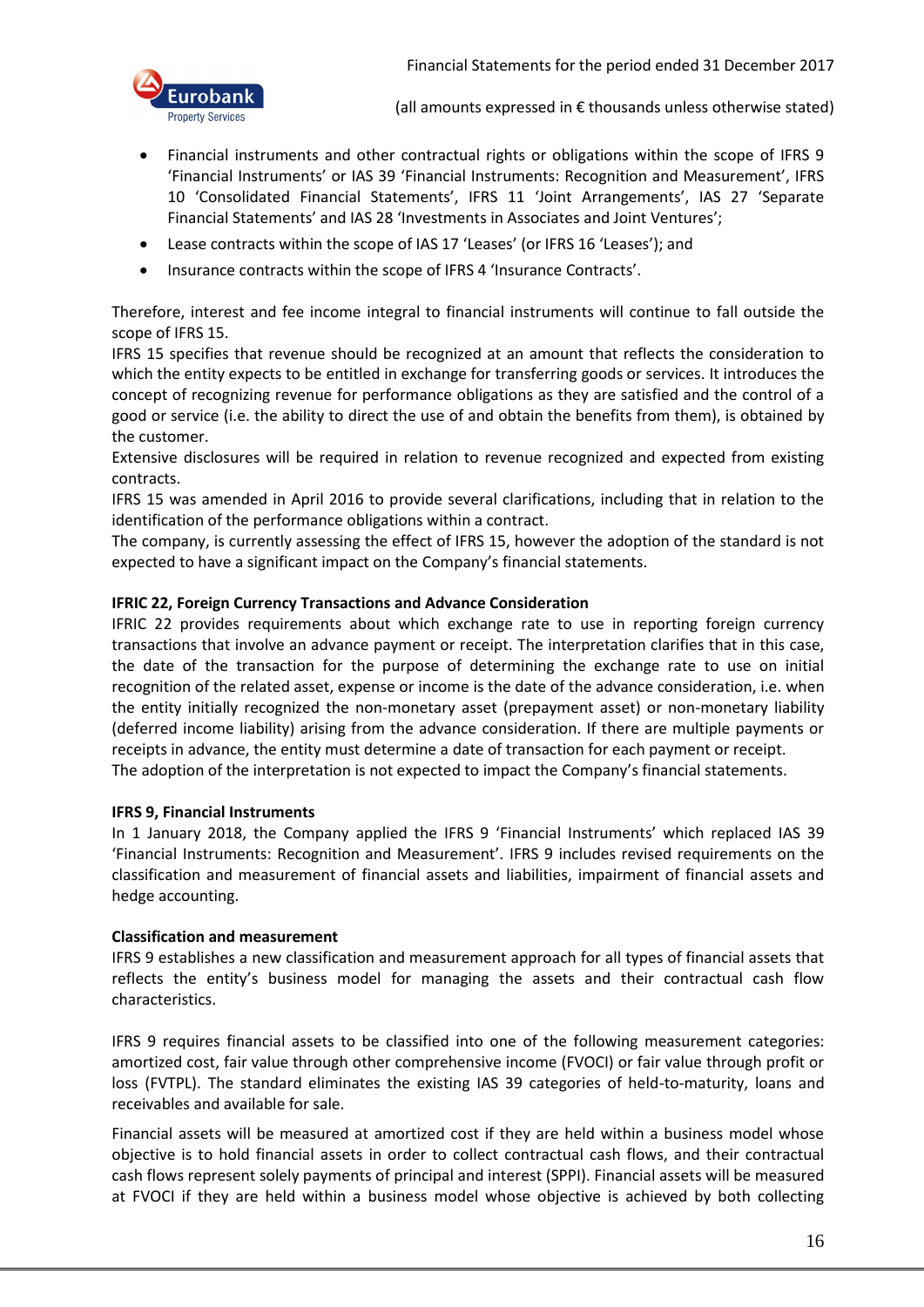

contractual cash flows and selling financial assets and their contractual cash flows represent solely payments of principal and interest. All other financial assets will be classified at FVTPL.

An entity may at initial recognition, designate a financial asset at FVTPL if doing so eliminates or significantly reduces an accounting mismatch. Furthermore, on initial recognition of an equity instrument that is not held for trading, an entity may irrevocably elect to present subsequent changes in fair value through OCI. This election is made on an investment-by-investment basis.

Under IFRS 9, embedded derivatives in contracts where the host is a financial asset in the scope of the standard, are no longer bifurcated. Instead, the hybrid financial instrument is assessed for classification as a whole.

IFRS 9 retains most of the existing requirements for financial liabilities. However, for financial liabilities designated at FVTPL, gains or losses attributable to changes in own credit risk shall be presented in OCI and shall not be subsequently transferred to profit or loss, unless such a presentation would create or enlarge an accounting mismatch. Under IAS 39, all fair value changes of liabilities designated at FVTPL are recognized in profit or loss, unless this would create or enlarge an accounting mismatch.

#### **Impairment of financial assets**

IFRS 9 introduces an expected credit loss (ECL) model that replaces the incurred loss model in IAS 39. The new requirements eliminate the threshold in IAS 39 that required a credit event to have occurred before credit losses were recognized and will apply to a broader population of financial instruments compared to IAS 39. The measurement of ECL will require the use of complex models and significant judgment about future economic conditions and credit behavior.

The new impairment model, which introduces a "three stage approach" that will reflect changes in credit quality since initial recognition, will apply to financial assets that are not measured at FVTPL, including loans, lease receivables, debt securities, financial guarantee contracts and loan commitments issued. Accordingly, no impairment loss will be recognized on equity investments. Upon initial recognition of instruments in scope of the new impairment principles, the Group will record a loss allowance equal to 12-month ECL, being the ECL that result from default events that are possible within the next twelve months. Subsequently, for those financial instruments that have experienced a significant increase in credit risk since initial recognition, a loss allowance equal to lifetime ECL will be recognized, arising from default events that are possible over the expected life of the instrument. Financial assets for which 12-month ECL are recognized will be considered to be in 'stage1'; financial assets which are considered to have experienced a significant increase in credit risk will be allocated in 'stage2', while financial assets that are considered to be credit impaired will be in 'stage3'. The loss allowance for purchased or originated credit impaired (POCI) financial assets will always be measured at an amount equal to lifetime ECL, as explained below.

#### **Hedge accounting**

IFRS 9 includes a new general hedge accounting model which aligns hedge accounting more closely with risk management. Under the new model, more hedging strategies may qualify for hedge accounting, new hedge effectiveness requirements apply and discontinuation of hedge accounting will be allowed only under specific circumstances. The IASB currently has a separate project for the accounting of macro hedging activities. Until the above project is completed, entities have an accounting policy choice to continue applying the hedge accounting requirements in IAS 39. The Company intends to elect to continue applying IAS 39.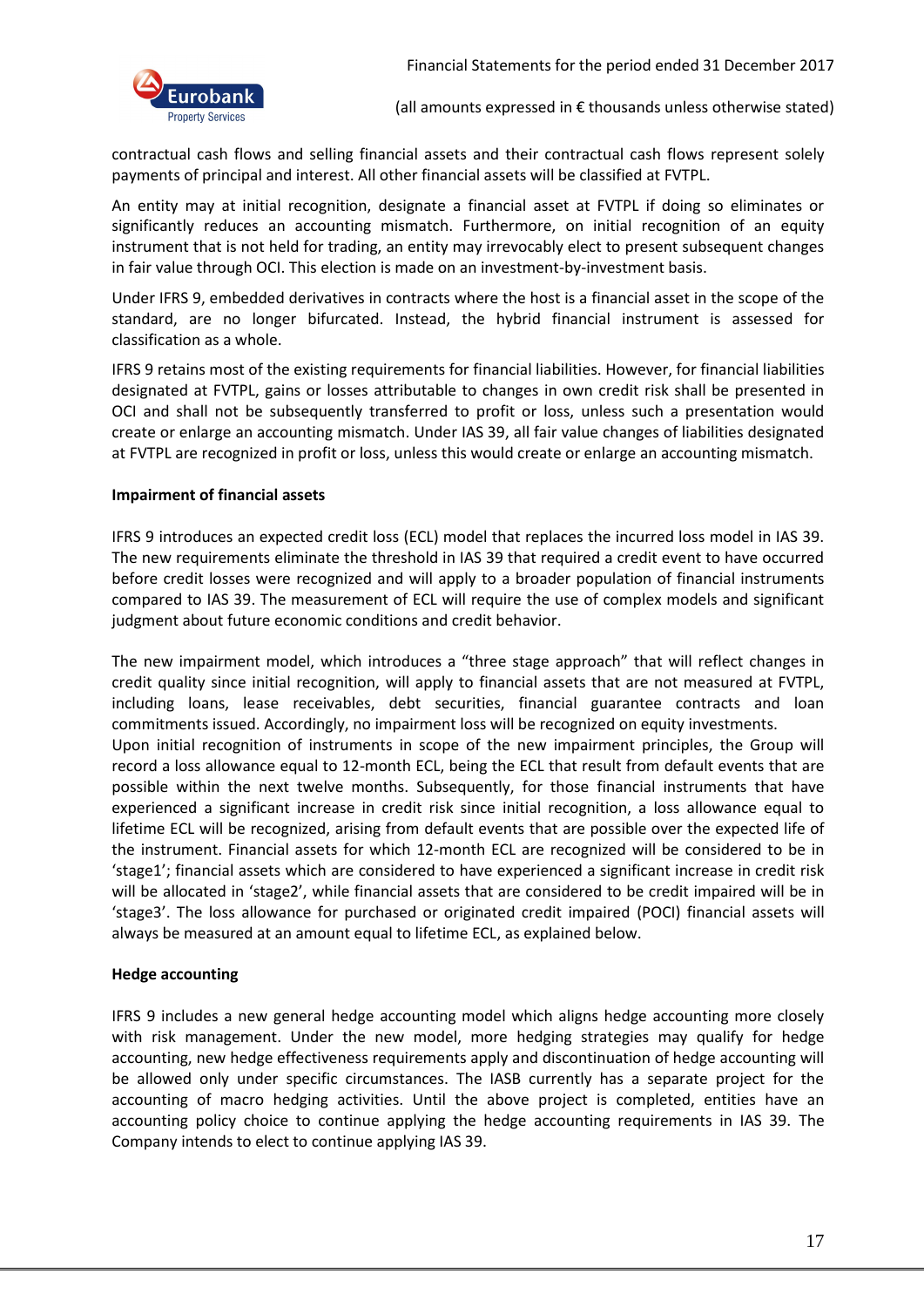

#### **Transition to IFRS 9**

The new requirements of IFRS 9 will be applied retrospectively by adjusting the Company's balance sheet at the transition date on 1 January 2018. The Company intends to apply the exemption allowing for the non-reclassification of comparative amounts of prior periods presented. Consequently, the comparative amounts of the Company for 2017 will be presented in accordance with IAS 39.

The company, is currently assessing the effect of IFRS 19, however the adoption of the standard is not expected to have a significant impact on the Company's financial statements.

#### **B. The following amendments to standards, as issued by the International Accounting Standards Board (IASB) and endorsed by the European Union (EU), apply from 1 January 2019:**

#### **IAS 28, Amendment – Long Term Interests in Associates and Joint Ventures (effective 1 January 2019, not yet endorsed by EU)**

The amendment clarifies that IFRS 9 'Financial Instruments' including its impairment requirements, applies to long term interests in associates or joint ventures that form part of the entity's net investment in the associate or joint venture but are not accounted for using equity accounting.

According to the amendment, any adjustments to the carrying amount of long term interests resulting from the application of IAS 28 should not be considered when applying the IFRS 9 requirements which apply to long term interests before applying the loss allocation and impairment requirements of IAS 28.

The adoption of the amendment is not expected to impact the Company's financial statements.

#### **IAS 19, Amendment –Plan Amendment, Curtailment or Settlement (effective 1 January 2019, not yet endorsed by EU)**

The amendment clarifies that when a change to a defined benefit plan i.e. an amendment, curtailment or settlement takes place and a remeasurement of the net defined benefit liability or asset is required, the updated actuarial assumptions from the remeasurement should be used to determine current service cost and net interest for the remainder of the reporting period after the change to the plan. Additionally, the amendment includes clarifications about the effect of a plan amendment, curtailment or settlement on the requirements regarding the asset ceiling.

The adoption of the amendment is not expected to impact the Company's financial statements.

#### IFRS 9, Amendment–Prepayment Features with Negative Compensation (effective 1 January 2019)

The amendment changes IFRS 9 requirements in order to allow measurement of a financial asset at amortized cost or at FVOCI, depending on the business model, even in the case of prepayment options which could result in the party that triggers the early termination receiving compensation from the other party (negative compensation). Therefore, measurement of these financial assets will be regardless of the event or circumstance that caused the early termination of the contract and irrespective of which party pays or receives reasonable compensation for the early termination. Applying IFRS 9 before the amendment would probably result in the measurement of these financial assets at FVTPL.

The amendment also confirms the modification accounting of financial liabilities under IFRS 9. In specific, when a financial liability measured at amortized cost is modified without this resulting in derecognition, a gain or loss, calculated as the difference between the original contractual cash flows and the modified cash flows discounted at the original effective interest rate, should be recognized in profit or loss.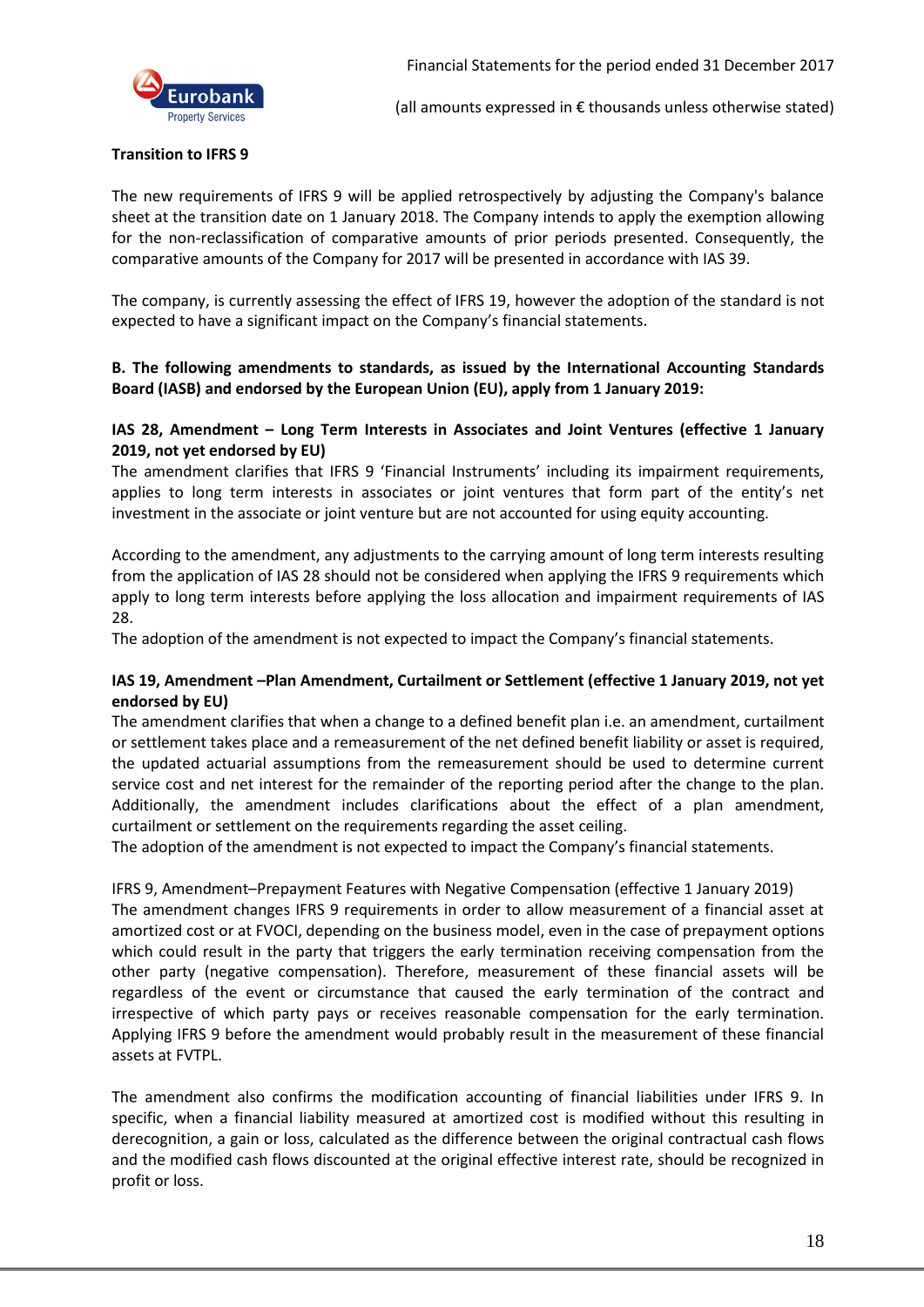

The adoption of the amendment is not expected to impact the Company's financial statements.

#### **IFRS 16, Leases (effective 1 January 2019)**

IFRS 16, which supersedes IAS 17 'Leases' and related interpretations, introduces a single, on-balance sheet lease accounting model for lessees, under which the classification of leases for a lessee, as either operating leases or finance leases, is eliminated and all leases are treated similarly to finance leases under IAS 17. The new standard provides for the recognition of a 'right-of-use-asset' and a 'lease liability' upon lease commencement in case that there is a contract, or part of a contract, that conveys to the lessee the right to use an asset for a period of time in exchange for a consideration. The right-of-use-asset is, initially, measured at cost, consisting of the amount of the lease liability, plus any lease payments made to the lessor at or before the commencement date less any lease incentives received, the initial estimate of restoration costs and any initial direct costs incurred by the lessee and, subsequently, at cost less accumulated depreciation and impairment. The lease liability is initially recognized at an amount equal to the present value of the lease payments during the lease term that are not yet paid.

Accordingly, the typical straight line operating lease expense of operating leases under IAS 17 is replaced by the depreciation charge of the 'right-of-use-asset' and the interest expense on the 'lease liability'. The recognition of assets and liabilities by lessees, as described above, is not required for certain short term leases and leases of low value assets. Additionally, the accounting treatment for lessors is not substantially affected by the requirements of IFRS 16.

The Company is currently assessing the impact of IFRS 16 on its financial statements, which is impracticable to quantify as at the date of the publication of these consolidated financial statements. Operating lease commitments currently in place are set out in note 25.

#### **Annual Improvements to IFRSs 2014-2016 Cycle (effective 1 January 2018)**

IAS 28 'Investments in Associates and Joint Ventures': It is clarified that venture capital organizations, mutual funds, unit trusts and similar entities are allowed to elect measuring their investments in associates or joint ventures at fair value through profit or loss.

#### **Annual Improvements to IFRSs 2015-2017 Cycle (effective 1 January 2019, not yet endorsed by EU)**

The amendments introduce key changes to four IFRSs following the publication of the results of the IASB's 2015-2017 cycle of the annual improvements project. The topics addressed by these amendments are set out below:

#### **IFRS 3 'Business Combinations' and IFRS 11 'Joint Arrangements': It is clarified how an entity accounts for increasing its interest in a joint operation that meets the definition of a business.**

- If a party obtains control of a business that is a joint operation, then the transaction constitutes a business combination achieved in stages and the acquiring party remeasures the entire previously held interest in the assets and liabilities of the joint operation at fair value.

- If a party obtains joint control, then the previously held interest is not remeasured.

**IAS 12 'Income Taxes': It is clarified that all income tax consequences of dividends, including payments on financial instruments classified as equity, should be recognized in profit or loss, other comprehensive income or equity, depending on where the originating transaction or event that generated distributable profits giving rise to the dividend, was recognized.**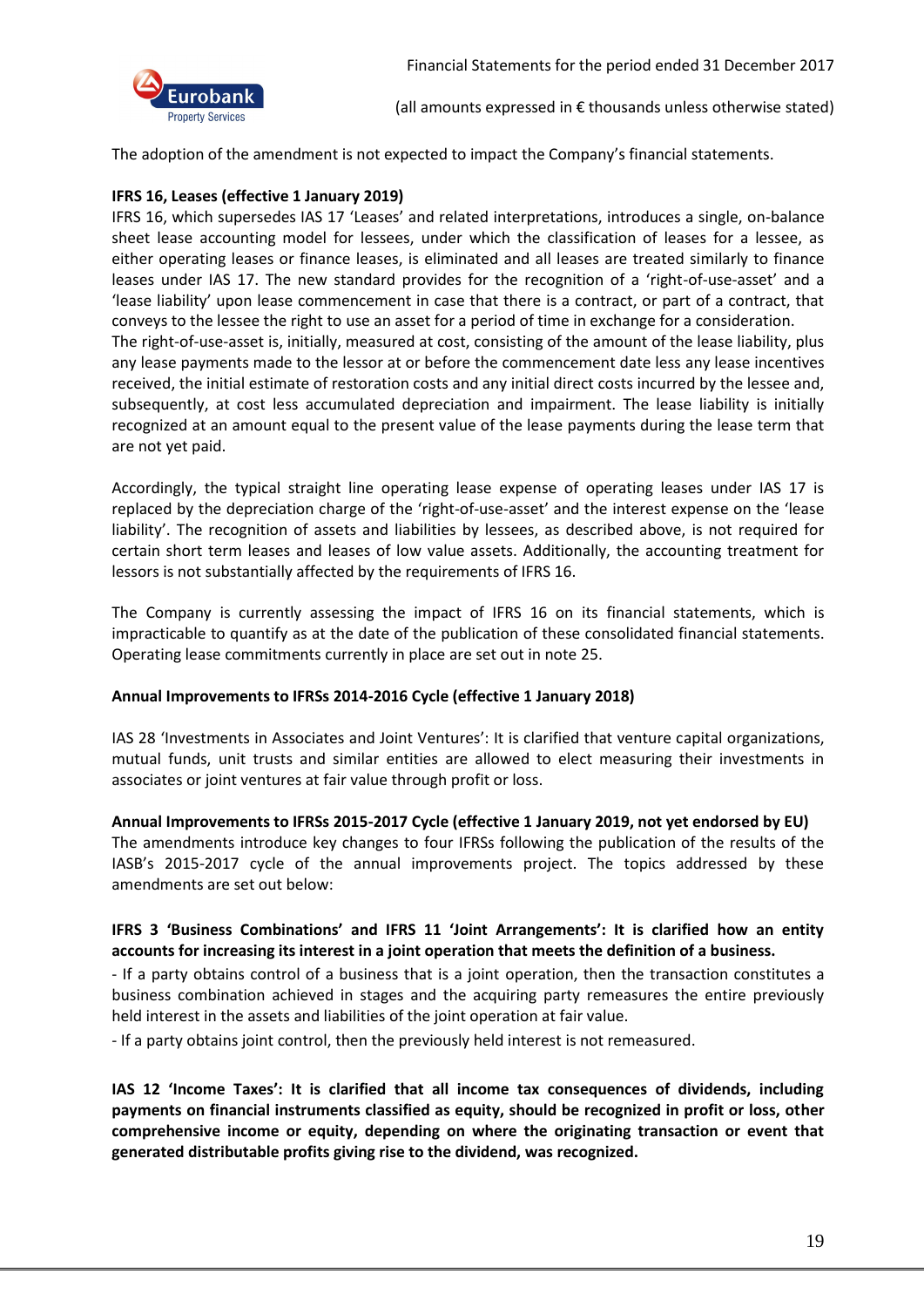

**IAS 23 'Borrowing costs': It is clarified that any borrowing originally made to develop a qualifying asset should be treated as part of general borrowings when substantially all of the activities necessary to prepare that asset for its intended use or sale are complete.** 

The adoption of the amendments is not expected to impact the Company's financial statements.

#### **IFRIC 23, Uncertainty over Income Tax Treatments (effective 1 January 2019, not yet endorsed by EU)**

The interpretation clarifies the application of the recognition and measurement requirements in IAS 12 'Income Taxes' when there is uncertainty over income tax treatments. In such a circumstance, recognition and measurement of current or deferred tax asset or liability according to IAS 12 is based on taxable profit (tax loss), tax bases, unused tax losses and tax credits and tax rates determined applying IFRIC 23.

According to the interpretation, each uncertain tax treatment is considered separately or together as a group, depending on which approach better predicts the resolution of the uncertainty and the entity should assume that a tax authority with the right to examine tax treatments will examine them and will have full knowledge of all relevant information.

If an entity concludes it is probable that the taxation authority will accept an uncertain tax treatment, it should determine its accounting for income taxes consistently with that tax treatment. If it concludes that it is not probable that the treatment will be accepted, the effect of the uncertainty in its income tax accounting should be reflected in the period in which that determination is made, using the method that best predicts the resolution of the uncertainty (ie the most likely amount or the expected value method).

Judgments and estimates made for the recognition and measurement of the effect of uncertain tax treatments should be reassessed whenever circumstances change or new information that affects those judgments arise (eg actions by the tax authority, evidence that it has taken a particular position in connection with a similar item or the expiry of its right to examine a particular tax treatment). The financial statements are prepared under the historical cost convention as modified by the revaluation of available-for-sale financial assets and of financial assets and financial liabilities (including derivative instruments) at fair-value-through-profit-or-loss.

The preparation of financial statements in conformity with the IFRS requires the use of estimates and assumptions that affect the reported amounts of assets and liabilities and disclosure of contigent liabilities at the date of the financial statements and the reported amounts of revenues and expenses during the reporting period. Although these estimates are based on management's best knowledge of current events and actions, actual results ultimately may differ from those estimates.

The Company's presentation currency is the Euro  $(\epsilon)$ .

#### **2.2 Foreign currency translation**

#### **(a) Functional and presentational currency**

Items included in the financial statements of the Company are measured using the currency of the primary economic environment in which the entity operates (the 'functional currency'). The financial statements are presented in Euro, which is the Company's functional and presentation currency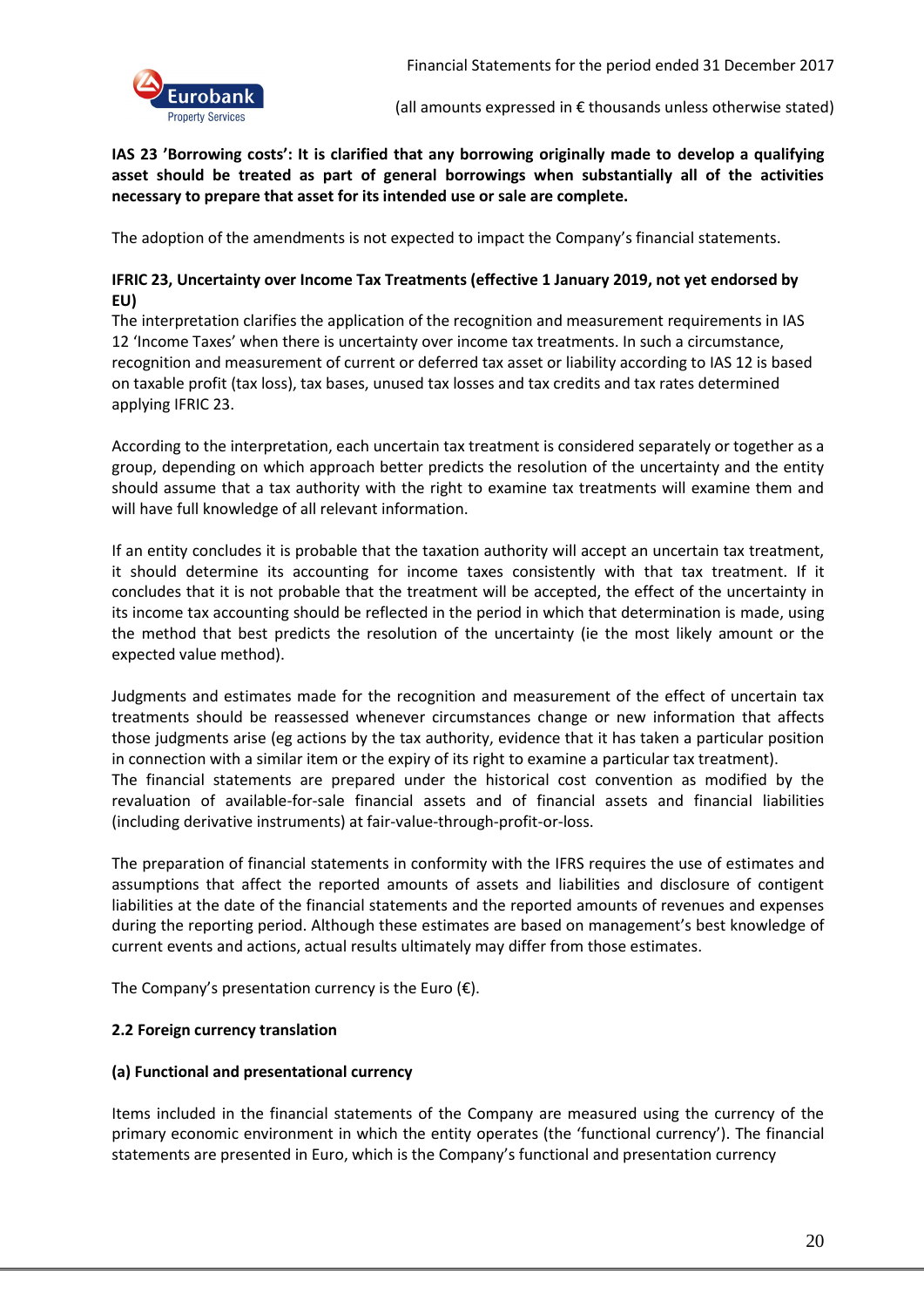

#### **(b) Transactions and balances**

Foreign currency transactions are translated into the functional currency using the exchange rates prevailing at the dates of the transactions. Foreign exchange gains and losses resulting from the settlement of such transactions and from the translation at year-end exchange rates of monetary assets and liabilities denominated in foreign currencies are recognised in the income statement.

#### **2.3 Investments in associate companies**

Investments in associates are measured through the cost method. The Company does not uses the equity method because all of the following criteria apply:

- The Company is a fully owned subsidiary of another entity,

- The shares are not traded on a public market,

- The Company has not filed, nor is in a process that the financial statements will be used at a supervisory authority or regulatory body to issue and offer any class of instruments in a public market, - The parent company publishes consolidated financial statements which are according to IFRS.

These consolidated financial statements of the parent company Eurobank Ergasias SA, are published online at **www.eurobank.gr** address. Report on investments in associated companies is provided in Note 8 of these financial statements.

#### **2.4 Property, plant and equipment**

All property, plant and equipment are stated in the balance sheet at historical cost less accumulated depreciation. Historical cost includes expenditure that is directly attributable to the acquisition of the items.

Subsequent costs are included in the asset's carrying amount or recognised as a separate asset, as appropriate, only when it is probable that future economic benefits associated with the item will flow to the Group and the cost of the item can be measured reliably. Repairs and maintenance costs are charged to the income statement during the financial period in which they are incurred.

Depreciation, based on the component approach, is calculated so as to write off the cost of the assets, over their estimated useful lives, using the straight-line method, as follows

Leasehold improvements 25 years, according to the duration of the contract or the useful life if less.

Furniture and equipment  $1 - 10$  years

The assets' residual values and useful lives are reviewed, and adjusted if appropriate, at least each financial year end.

An asset's carrying amount is written down immediately to its recoverable amount if its carrying amount is greater than its estimated recoverable amount.

The gain or loss arising on the disposal of an asset is determined as the difference between the sale proceeds and the carrying amount of the asset and is recognised in the income statement.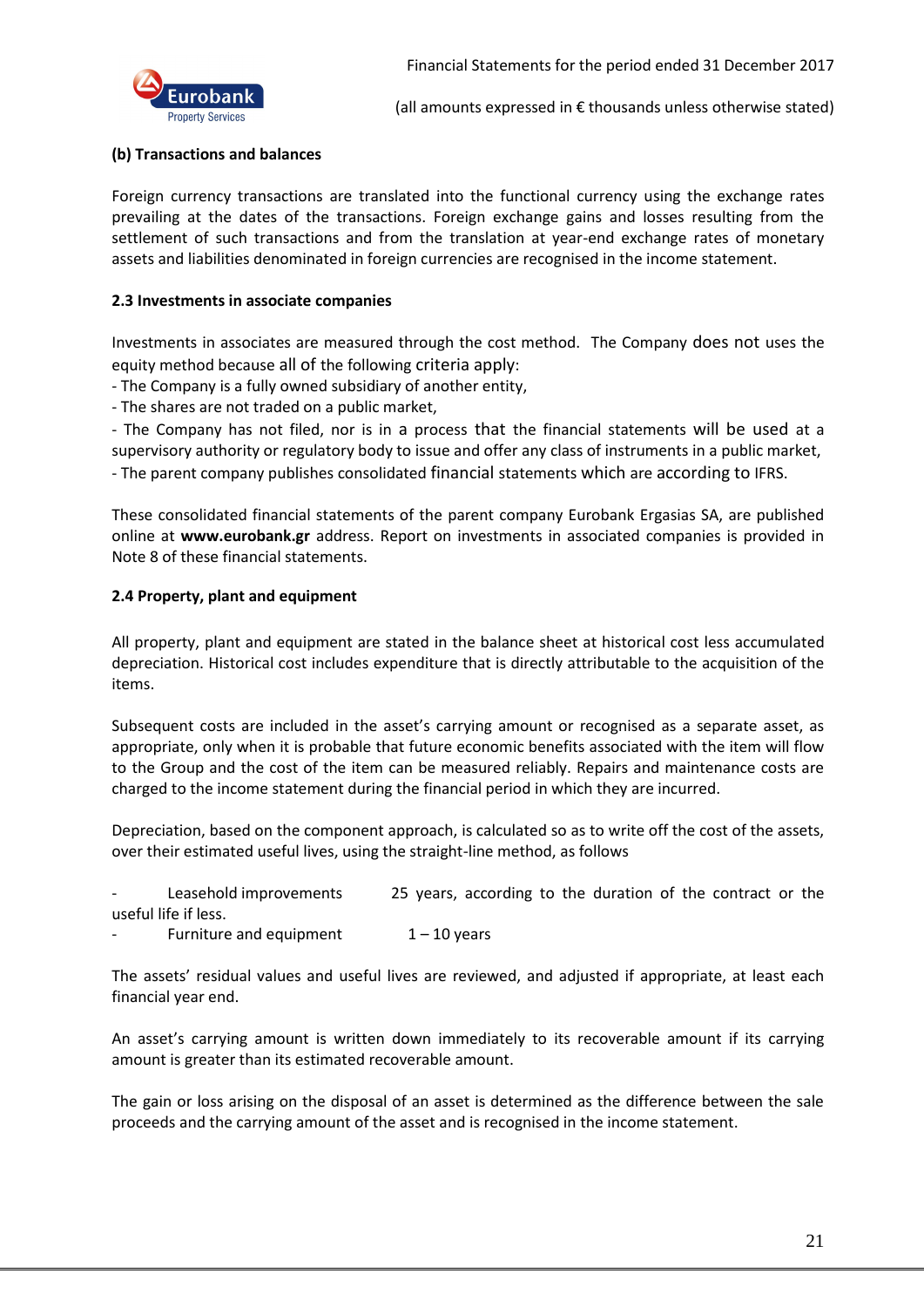

#### **2.5 Intangible assets**

#### (a) Software

Costs associated with maintenance of existing software programs are recognized as expenses when incurred. Costs directly attributable with the development of identifiable and unique software controlled by the Company and will generate probable future economic benefits are recognized as intangible assets and amortized on a straight-line method over the useful life of 1 - 5 years.

#### (β) Other intangible assets – Contracts with customers

Other intangible assets are intangibles that are separated or arise from contractual or other legal rights and are amortised on a straight line during the projected useful life (fifty years). Other intangible assets relate to contracts for services related to property (valuations, brokerage) purchased by the Company with the transfer of the valuations sector and brokerage sectors from Grivalia Properties on 1 December 2004.

#### **2.6 Leases**

#### Where the Company is the lessee:

Operating lease – leases in which substantially all risks and rewards of ownership are retained by another party, the lessor, are classified as operating leases. Payments, including prepayments, made under operating leases (net of any incentives received by the lessor) are charged to the income statement on a straight-line basis over the period of the lease. There were no material operating leases for the periods covered by the financial statements.

#### **2.7 Impairment of non financial assets**

Assets that are subject to amortisation or depreciation are tested for impairment whenever events or changes in circumstance indicate that the carrying amount may not be recoverable. An impairment loss is recognised for the amount by which the asset's carrying amount exceeds its recoverable amount.

#### **2.8 Investments**

The Company classifies its investments as available-for-sale. Available for sale financial assets are non derivative financial assets that are either classified in this category either can not be classified as financial assets at fair value through profit, as loans and receivables or investments held to maturity. They are included in non-current assets unless management intends to sell the investment within 12 months from the balance sheet date.

Purchases and sales of investments are recognised on trade date, ie the date on which the Company commits to purchase or sell the asset and are recognized initially at fair value plus transaction costs. Financial assets are derecognised when the rights to receive cash flows expire or when the Company has transferred substantially the risks and rewards of ownership.

Financial assets available for sale later presented at fair value. Unrealised gains and losses from changes in fair value of non-monetary items classified as available for sale are recognized in equity. When investments classified as available for sale are sold or impaired, the accumulated fair value adjustments are transferred to the income statement as gains and losses on investments.

The fair value of investments traded in active markets is determined by current stock prices offer. The fair value of unlisted securities and other financial assets where the market is not active, determined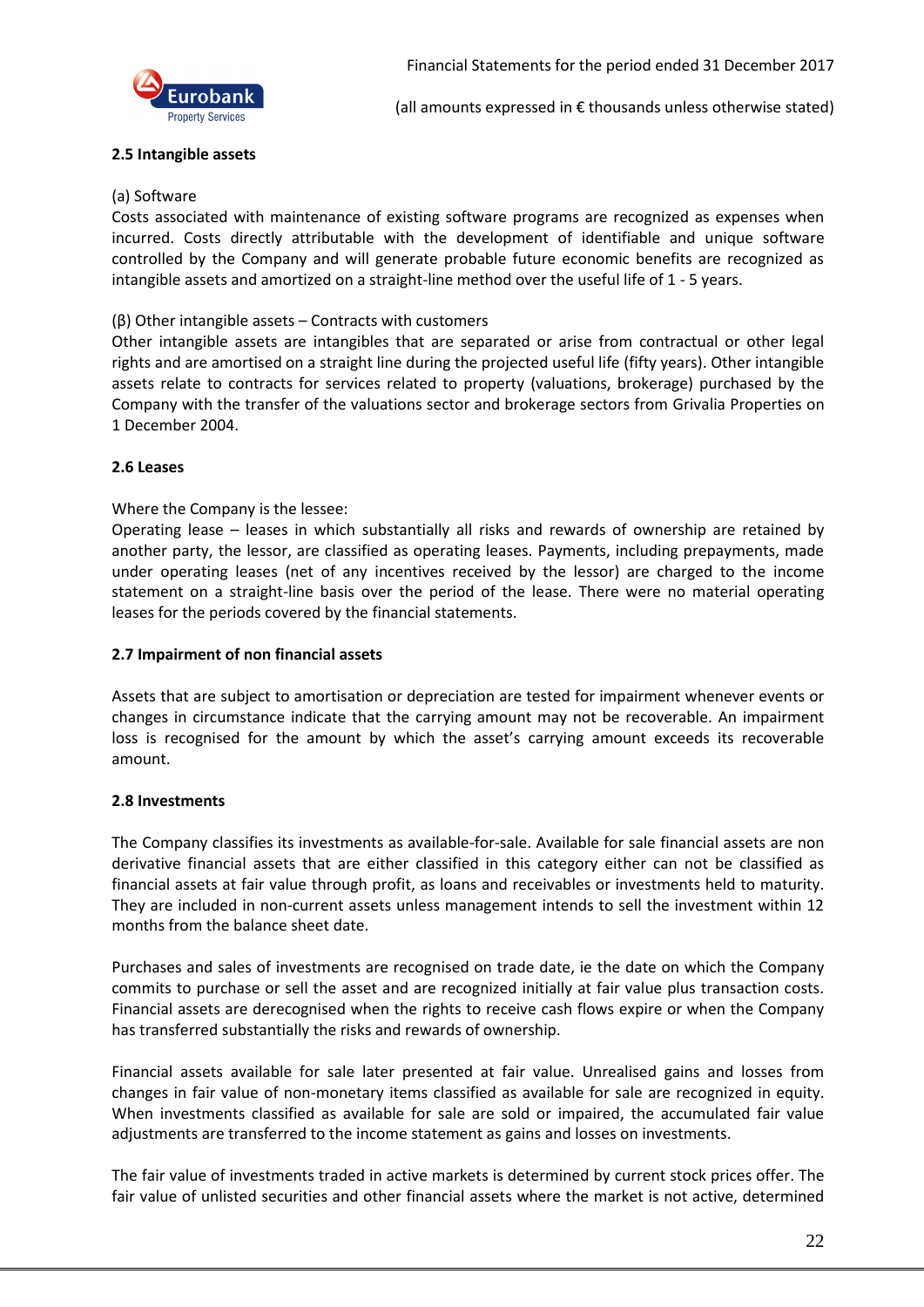

using valuation techniques. These techniques include using recent transactions were at arm's length, the reference to the current price of comparable items which are traded, and the discounted cash flows adjusted to reflect the specific circumstances of the issuer.

The Company, at each balance sheet date, considers whether there is objective evidence that a financial asset or group of financial assets is impaired. Where securities are classified as available for sale and there is significant or a decrease in fair value below cost, this is taken into account to determine if these investments are impaired.

If any such indication exists for financial assets available for sale, the cumulative loss, measured as the difference between the acquisition cost and current fair value, less any impairment loss, which has previously recognized in profit or loss is removed from equity and recognized in the income statement. The impairment loss in respect of equity instruments is recognized in the income statement and is not reversed.

#### **2.9 Trade Receivables**

Trade receivables are recognised initially at their fair value and subsequently measured at amortised cost using the effective interest rate method, unless the effects of discounting are not material, less provision for impairment. A provision for impairment of trade receivables is established when there is objective evidence that the Company will not be able to collect all amounts due according to the original terms of the receivables.

The amount of the provision is the difference between the asset's carrying amount and the present value of estimated future cash flows, discounted at the effective interest rate.

#### **2.10 Cash and cash equivalents**

Cash and cash equivalents include cash in hand and time deposits held with banks with original maturities of three months or less.

#### **2.11 Share Capital**

Ordinary shares are classified as equity. Incremental costs directly attributable to the issue of new shares or options are shown in equity as a deduction (net of tax), from the proceeds.

#### **2.12 Bank Borrowings**

Borrowings are recognised initially at fair value, net of transaction costs incurred. Borrowings are subsequently stated at amortised cost. Any difference between the proceeds received (net of transaction costs) and the redemption values are recognised in the income statement over the period of the borrowings using the effective interest rate method. At the end of the current year and the previous year the Company had no bank loans.

#### **2.13 Taxes**

The current income tax charge is calculated on the basis of the tax laws enacted or substantively enacted at the balance sheet date.

Deferred income tax is provided in full, using the liability method, on temporary differences arising between the tax bases of assets and liabilities and their carrying amounts in the financial statements.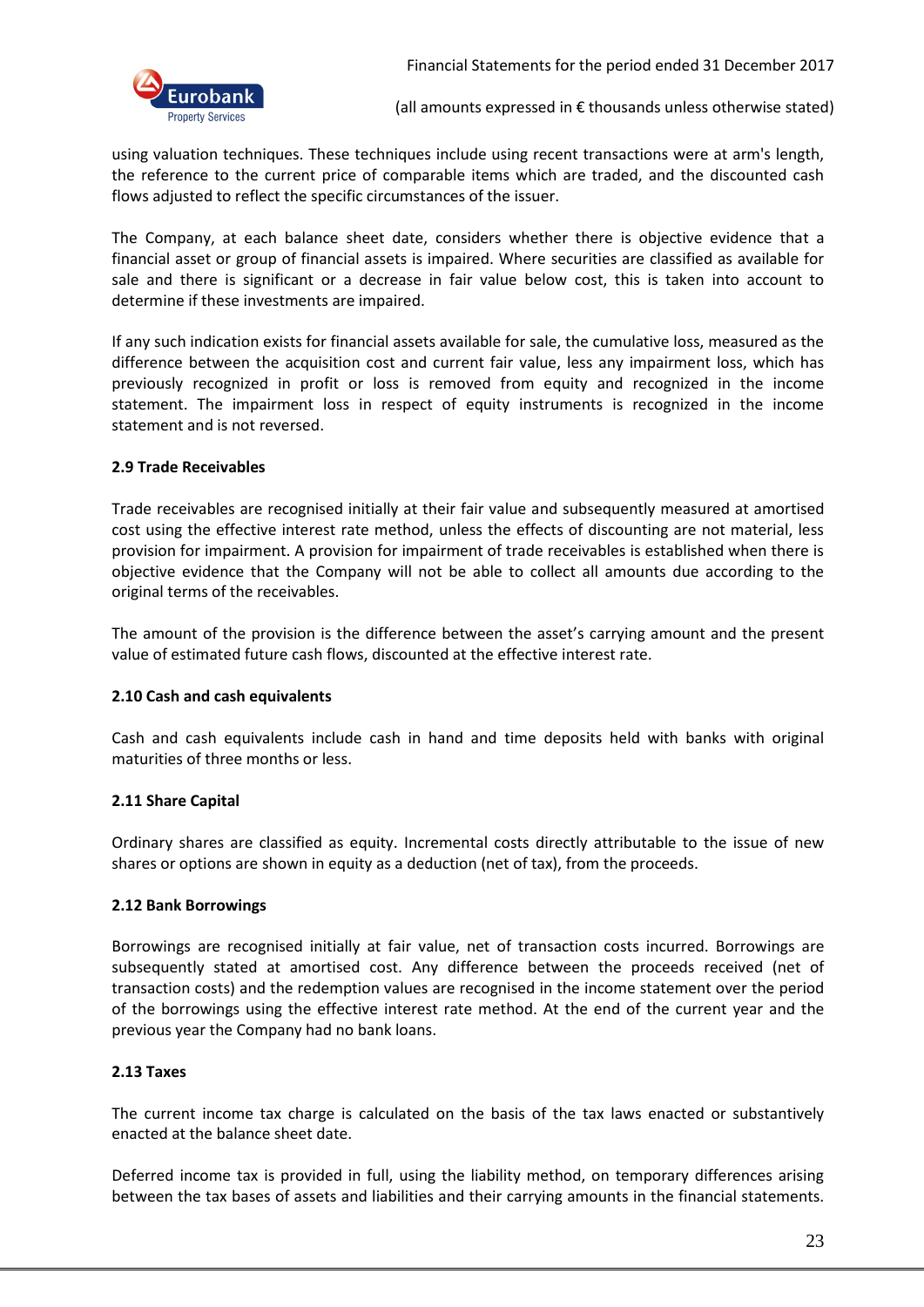

However, the deferred income tax is not accounted for if it arises from initial recognition of an asset or liability in a transaction other than a business combination that at the time of the transaction affects neither accounting nor taxable profit nor loss.

Deferred income tax is determined using tax rates (and laws) that have been enacted or substantially enacted by the balance sheet date and are expected to apply when the related deferred income tax asset is realised or the deferred income tax liability is settled.

Deferred income tax assets are recognised to the extent that it is probable that future taxable profit will be available against which the temporary differences can be utilised.

#### **2.14 Employee benefits**

The current service cost and interest expense recognized directly in profit. Benefits after retirement include both defined contribution and defined benefit plans. The accrued cost of defined contribution plans is recognized as an expense over the vesting period.

#### **(i) Staff retirement indemnity obligations**

In accordance with the local labour legislation, the Company provides for staff retirement indemnity obligation for employees which are entitled to a lump sum payment based on the number of years of service and the level of remuneration at the date of retirement, if they remain in the employment of the Company until normal retirement age.

Provision has been made for the actuarial value of the lump sum payable on retirement using the projected unit credit method. Under this method the cost of providing retirement indemnities is charged to the income statement so as to spread the cost over the period of service of the employees, in accordance with the actuarial valuations which are performed every year. The obligation is calculated as the present value of the estimated future cash outflows using interest rates of government securities which have terms to maturity approximating the terms of the related liability. Actuarial gains and losses that arise in calculating the Company's obligation in respect of the obligations are charged directly in the profit and loss for the year.

In addition, the Company has enhanced the above provision by taking into consideration potential separations before normal retirement based on the terms of previous voluntary separation schemes. The Company recognises separation indemnity when it is demonstrably committed to separations either according to detailed formal plans which are announced and cannot be withdrawn or as a result of mutually agreed termination terms. Benefits payable in more than 12 months from the balance sheet date are discounted to present value.

#### **(ii) Performance based cash payments (based on employee's performance)**

The Company's Management awards high performing employees with bonuses in cash. Cash payments requiring General Meeting approval as distribution of profits to staff are recognised as employee benefit expense in the accounting period that they are approved by the Company's shareholders.

#### **2.15 Provisions**

Provisions for legal claims are recognised when: the Company has a present legal or constructive obligation as a result of past events; it is probable that an outflow of resources will be required to settle the obligation; and the amount has been reliably estimated.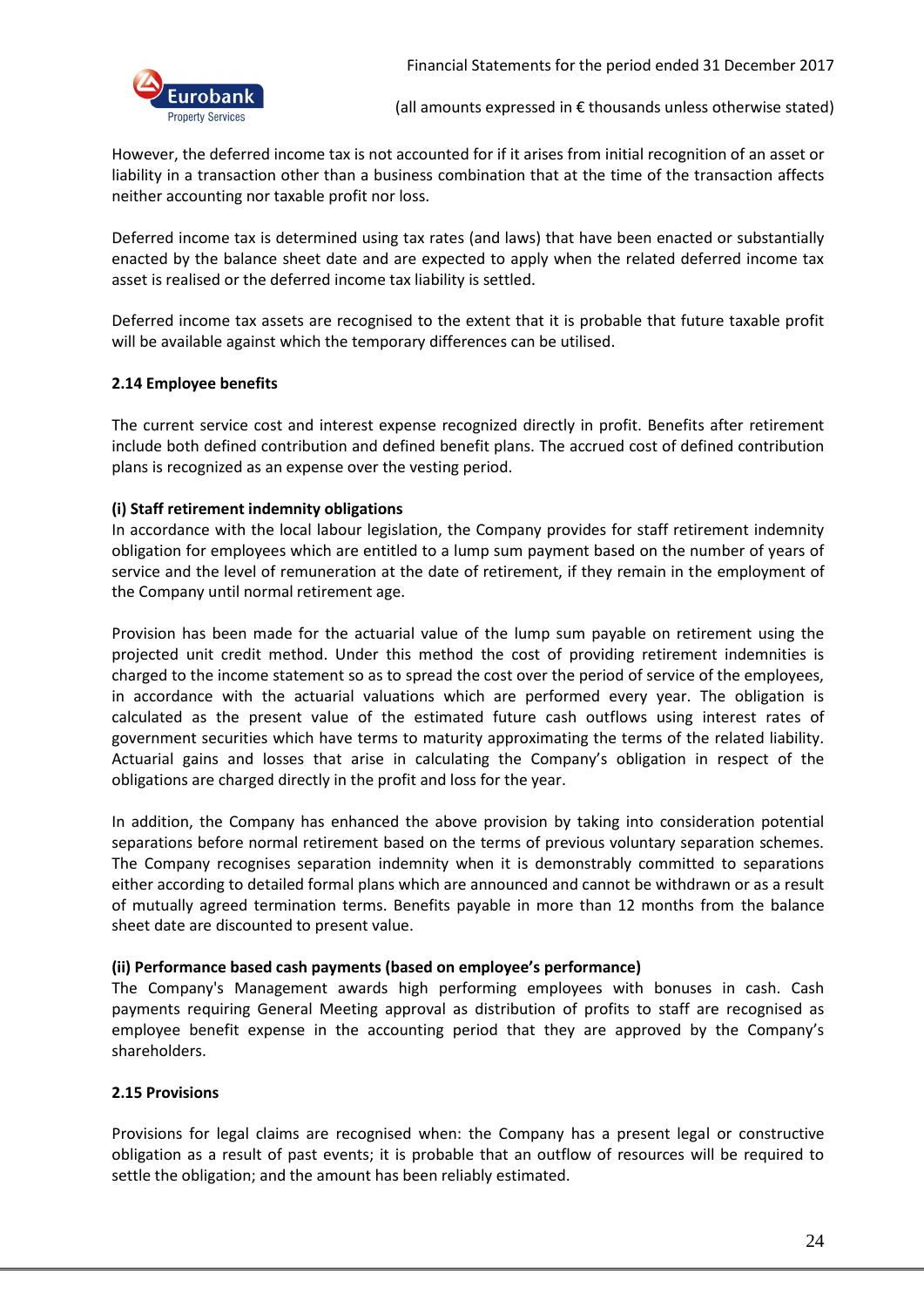Where there are a number of similar obligations, the likelihood that an outflow will be required in settlement is determined by considering the class of obligations as a whole. A provision is recognised even if the likelihood of an outflow with respect to any one item included in the same class of obligations may be small.

Provisions are measured at the present value of management's best estimate of the expenditure required to settle the present obligation at the balance sheet date. The discount rate used to determine the present value reflects current market assessments of the time value of money and the risks specific to the liability.

#### **2.16 Revenue Recognition**

Revenue includes income from property management, advisory services, valuations, technical audits and brokerage services.

The income from property management and other services (valuations, brokerage etc.) are recognized in the period the services are rendered. In the case, where the Company acts as an intermediary, the commission and not the gross income is recognised.

#### **2.17 Dividend distribution**

The dividend distribution to the Company's shareholders is recognised as a liability in the Company's financial statements in the period in which the dividends are approved by the General Meeting of Shareholders.

#### **2.18 Interest Expense**

Interest expenses for borrowings are recognised within 'finance costs' in the income statement using the effective interest rate method.

The effective interest rate method is a method of calculating the amortised cost of a financial asset or financial liability and of allocating the interest income or interest expense over the relevant period. The effective interest rate is the rate that exactly discounts estimated future cash payments or receipts throughout the expected life of the financial instrument, or a shorter period where appropriate to the net carrying amount of the financial asset or the financial liability.

When calculating the effective interest rate, the Group estimates cash flows considering all contractual terms of the financial instrument (for example, prepayment options) but does not consider future credit losses. The calculation includes all fees and points paid or received between parties to the contract that are an integral part of the effective interest rate, transaction costs and other premiums or discounts.

#### **2.19 Off-setting financial instruments**

Financial assets and liabilities are offset and the net amount reported in the balance sheet only when there is a legal enforceable right to offset the recognised amounts and there is an intention to settle on a net basis, or to realise the asset and settle the liability simultaneously.

#### **2.20 Comparative data**

Where required comparative figures have been adjusted to conform with the presentation of financial statements for the current year.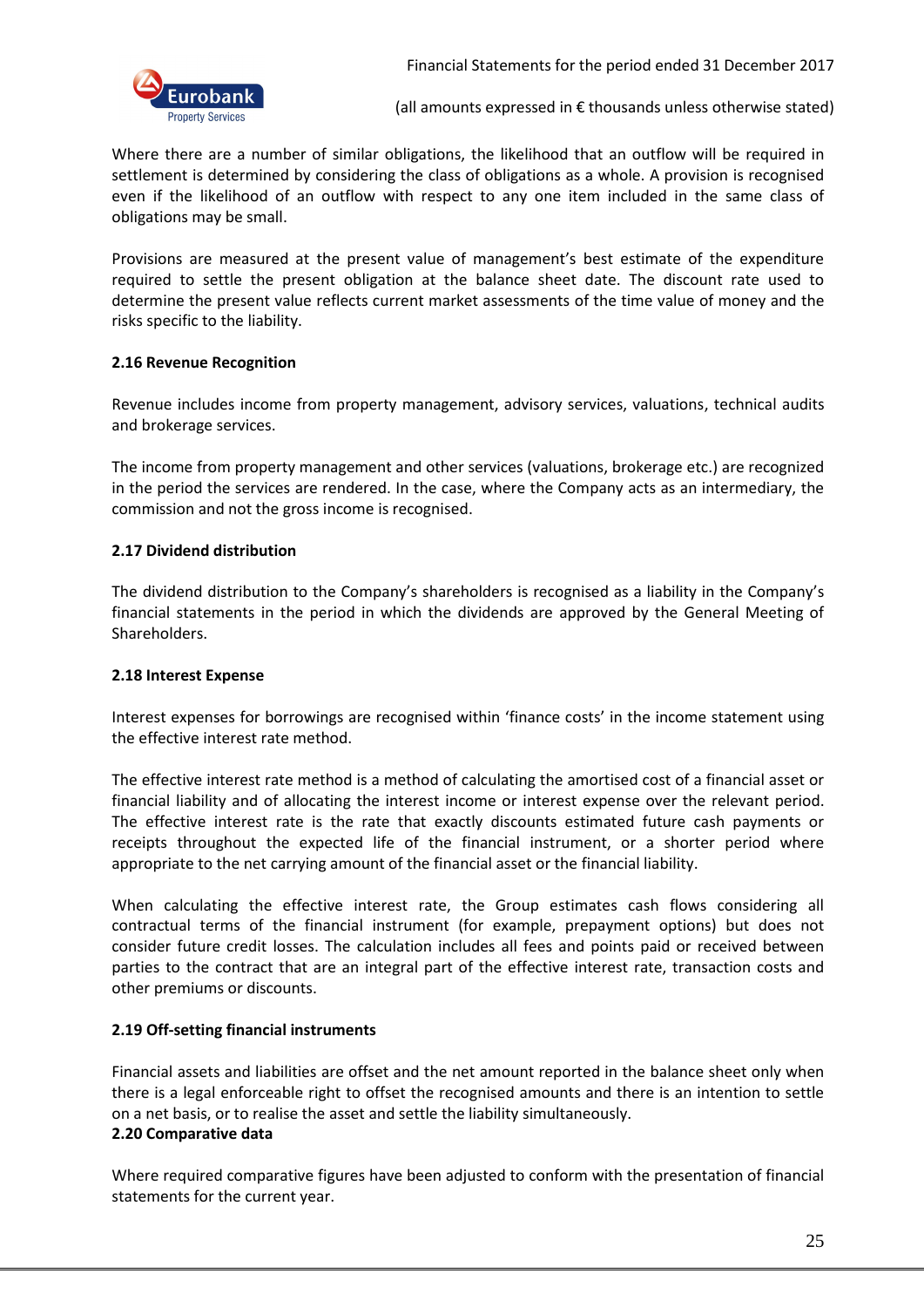

#### **3. Financial risk management**

#### **3.1 Financial risk management**

The Company's activities expose it to a variety of financial risks: market risk (including price risk and cash flow interest rate risk), credit risk and liquidity risk. The financial risks relate to the following financial instruments: trade receivables, cash and cash equivalents, trade and other payables and borrowings. The accounting policy with respect to these financial instruments is described in Note 2.

Risk management is carried out by the Company's management based on the advice of the treasury and risk management departments within its parent company, Eurobank Ergasias S.A.. Risk management primarily focuses on the identification and evaluation of financial risk, which includes the following specific areas: such as foreign exchange risk, interest rate risk, credit risk, use of derivative financial instruments and non-derivative financial instruments and investing excess liquidity.

#### **a) Market risk**

#### **(i) Foreign exchange risk**

The Company operates in a single economic environment (Greece) and not significantly exposed to risks from foreign currency due to the limited value of foreign currency transactions.

#### **(ii) Price risk**

The Company is not significantly exposed to price risk, since the financial assets held for sale are not considered significant.

#### **(iii) Cash flow and fair value interest rate risk**

The Company's exposure to risk from fluctuations in interest rates is limited because it comes from time-deposits.

#### **b) Credit risk**

The Company has significant concentrations of credit risk with respect to cash balances and deposits held with the parent company. However, no significant losses are anticipated, as since cash transactions are restricted to the parent company.

Receivables from third party customers were **€ 422ths** (in 2016: € 103ths.), for which no provision for Bad & doubtful debts is required.

#### **c) Liquidity risk**

Prudent liquidity risk management implies sufficient cash balances, the availability of funding through an adequate amount of committed credit facilities and the ability to close out market positions. Due to the dynamic nature of the underlying business, the Company's management aims to maintain flexibility in funding by keeping adequate cash and committed credit lines available. The Management believes that the company is not exposed to significant liquidity risk, since the company expects will continue to make significant contributions, and the Company will be able to ensure, if necessary, additional lines of credit from its parent company.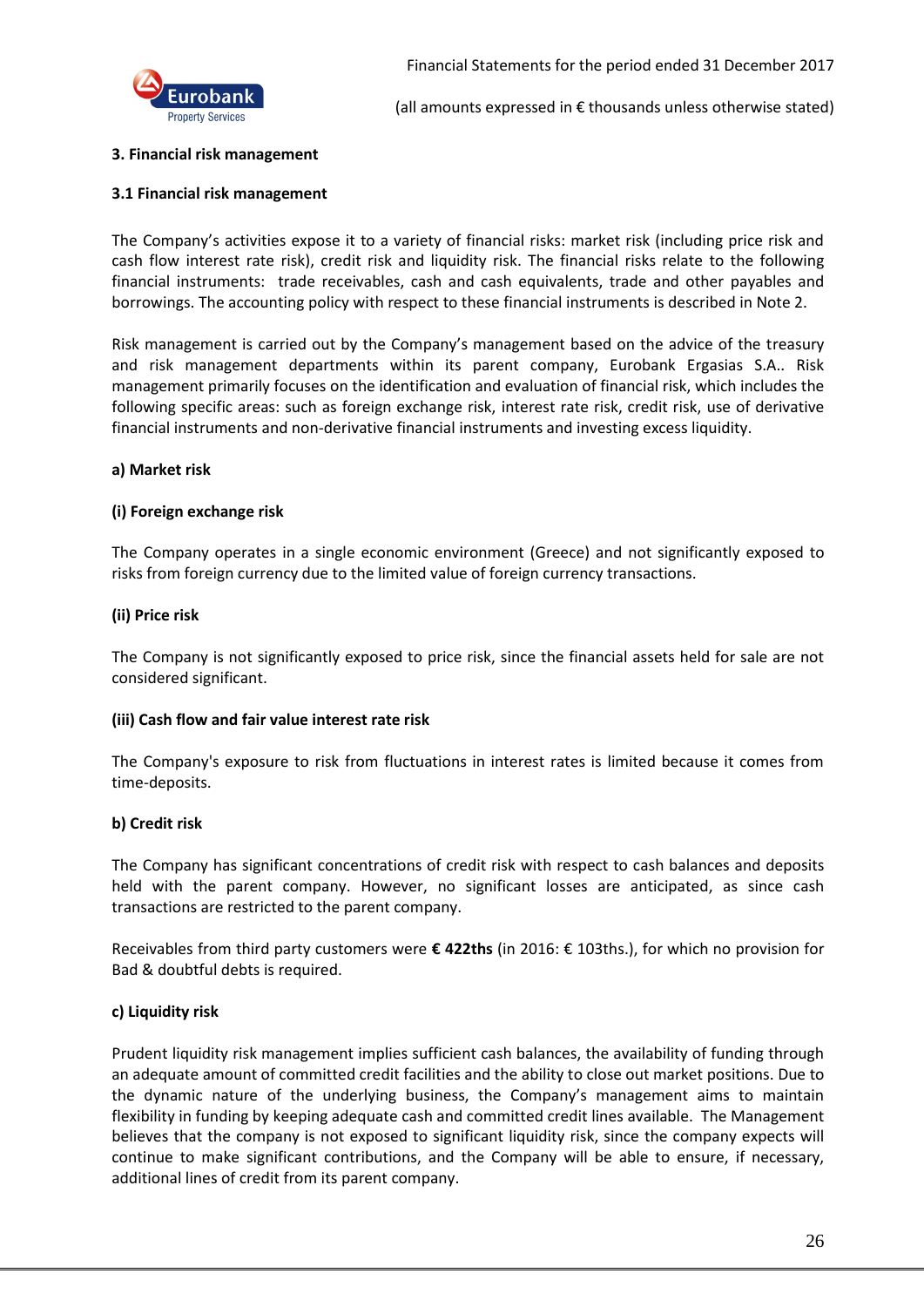

The Company's liquidity position is monitored on a regular basis by the management. A summary table is presented below with maturity of financial liabilities:

|                                                         | Year ended<br>31 December |       |
|---------------------------------------------------------|---------------------------|-------|
| <b>Financial liabilities</b>                            | 2017                      | 2016  |
| <b>Current liabilities</b>                              |                           |       |
| Trade and other payables (maturity within one year)     | 1.642                     | 1.388 |
| Current income tax liability (maturity within one year) |                           |       |
|                                                         | 1.642                     | 1.388 |

#### **3.2 Capital risk management**

The Company's objectives when managing capital are to safeguard the Company's ability to continue as a going concern in order to provide returns for shareholders and benefits for other stakeholders and to maintain an optimal capital structure.

In order to maintain or adjust the capital structure, the Company may adjust the amount of dividend paid to shareholders, return capital to shareholders, issue new shares or sell assets.

#### **3.3 Fair value of financial assets and liabilities**

Fair value is the amount for which an asset could be exchanged or a liability settled, between knowledgeable, willing parties in an arm's length transaction. The purchase price, where an active market (such as a recognized stock exchange) is the best evidence of fair value of a financial instrument. Where no prices are market, the fair value of financial assets and liabilities calculated using present value or other valuation techniques where all significant variables are observable in the market.

The values obtained using these methods, are significantly affected by assumptions concerning the amount and timing of future cash flows and discount rates used.

All financial assets at fair value are classified at the end of each year in one of the three level fair value hierarchy depending on whether the valuation based on observable or non observable market data.

**Level 1** - quoted prices in active markets for financial assets with similar characteristics. These values should be readily and regularly available from an active stock or index / market and represent actual and regularly occurring market transactions on arm's length. This level includes quoted shares, debt securities and derivatives traded.

**Level 2** - Financial instruments valued using valuation methods that all important data from observable prices. This level includes OTC derivatives and structured financial assets and liabilities. **Level 3** - Financial assets measured using valuation techniques with significant input from several unobservable prices.

The Company has no significant exposure to fluctuations in fair value and book value of financial assets and liabilities is substantially equivalent to their fair values, except where indicated otherwise.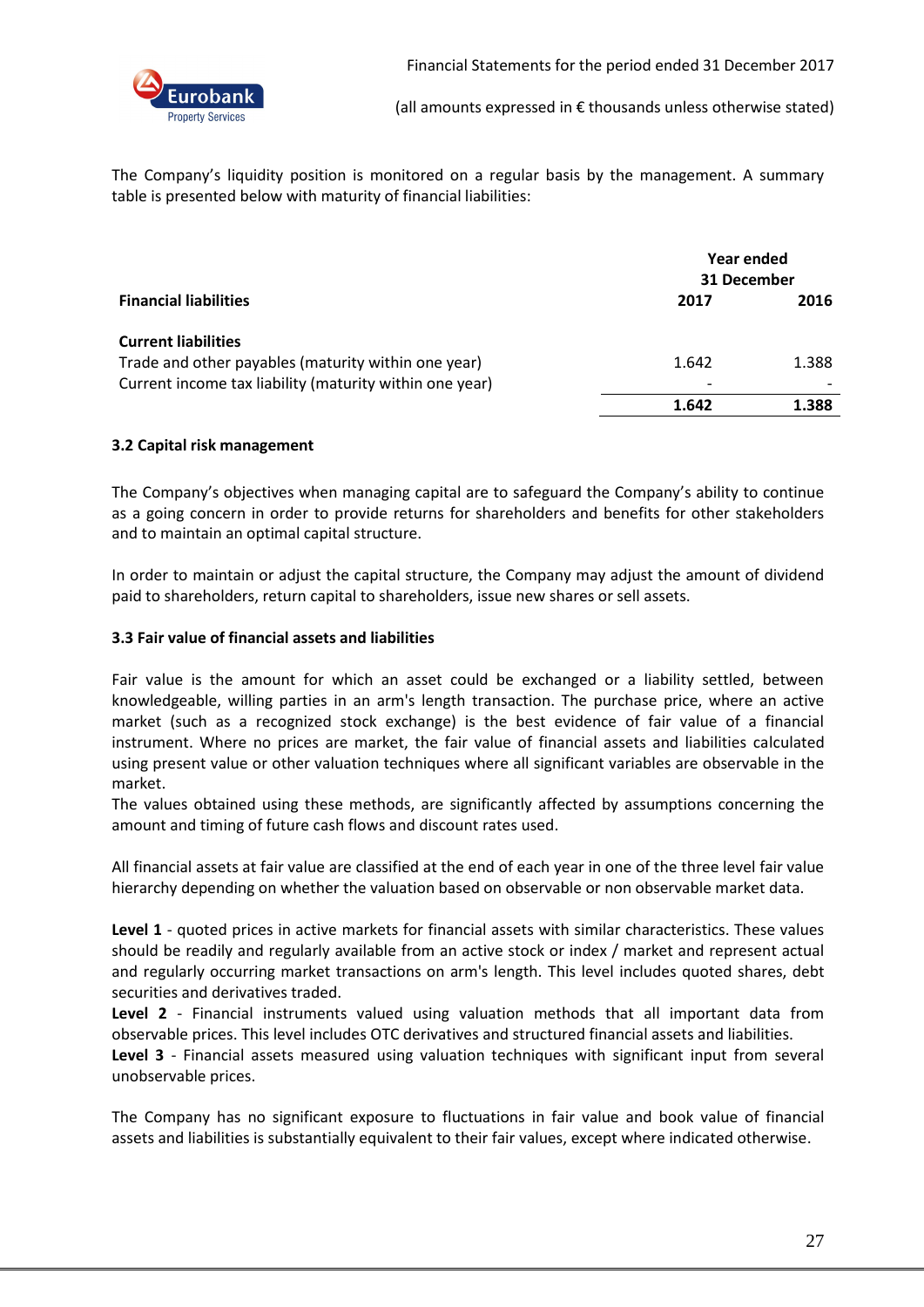

#### **4. Critical accounting estimates and assumptions**

Estimates and assumptions are continually evaluated and are based on historical experience as adjusted for current market conditions and other factors, including expectations of future events that are believed to be reasonable under the circumstances.

#### **4.1 Critical accounting estimates and assumptions**

The Company makes estimates and assumptions concerning the future. The estimates and assumptions that have a significant risk of causing a material adjustment to the carrying amounts of assets and liabilities within the next financial year are discussed below:

#### **Income Tax**

Estimates are required in determining the provision for income tax. Deferred tax assets are recognized to the extent that it is probable that future taxable profits will be available to enable assets or part of them to be recovered.

Estimates are required to determine the income tax provision. The Company recognizes liabilities from expected tax audits based on estimates of whether additional taxes will arise. Where the final tax outcome of these matters differs from the amounts initially recognized, the differences will affect tax liabilities and deferred tax liabilities in the period in which such determination is made.

Additionally, the Company recognizes deferred tax assets to the extent that it is probable that there will be sufficient taxable profits against which unused tax losses and deductible temporary differences can be utilized. Therefore, recognizing the above deferred tax receivables involves making estimates of the future financial performance of the Company in which the deferred tax asset is recognized. In particular, the identification of deferred tax assets that can be recognized requires significant estimates of the timing and future taxable profits. In making these estimates, the Company takes into account all available information, including the management's provision for future taxable income and tax law.

On 31 December 2017, the Company reviewed its estimates of future taxable profits against which unused tax losses and deductible temporary differences can be used and assessed the recoverability of recognized deferred tax asset based on the five-year Business Plan. On December 31, 2017, an amount of € 225ths has been recognized for deferred tax asset from unused tax losses, based on the Company's estimates and assumptions, to the best possible extent as described above.

#### **Retirement benefir obligations**

The present value of post-employment benefit obligations depends on a number of factors determined on an actuarial basis using a significant number of assumptions. The assumptions used to determine the net cost (income) for retirement benefit obigation includes the discount rate. Any changes in these assumptions would have an effect on the carrying amount of retirement benefit obligations.

The Company determines the appropriate discount rate at each reporting date. This is the interest rate to be used to determine the present value of the estimated future payments that are expected to be required to settle the benefit obligations. In determining the appropriate discount rate, the Company takes into account the high-quality corporate bond rates expressed in the currency in which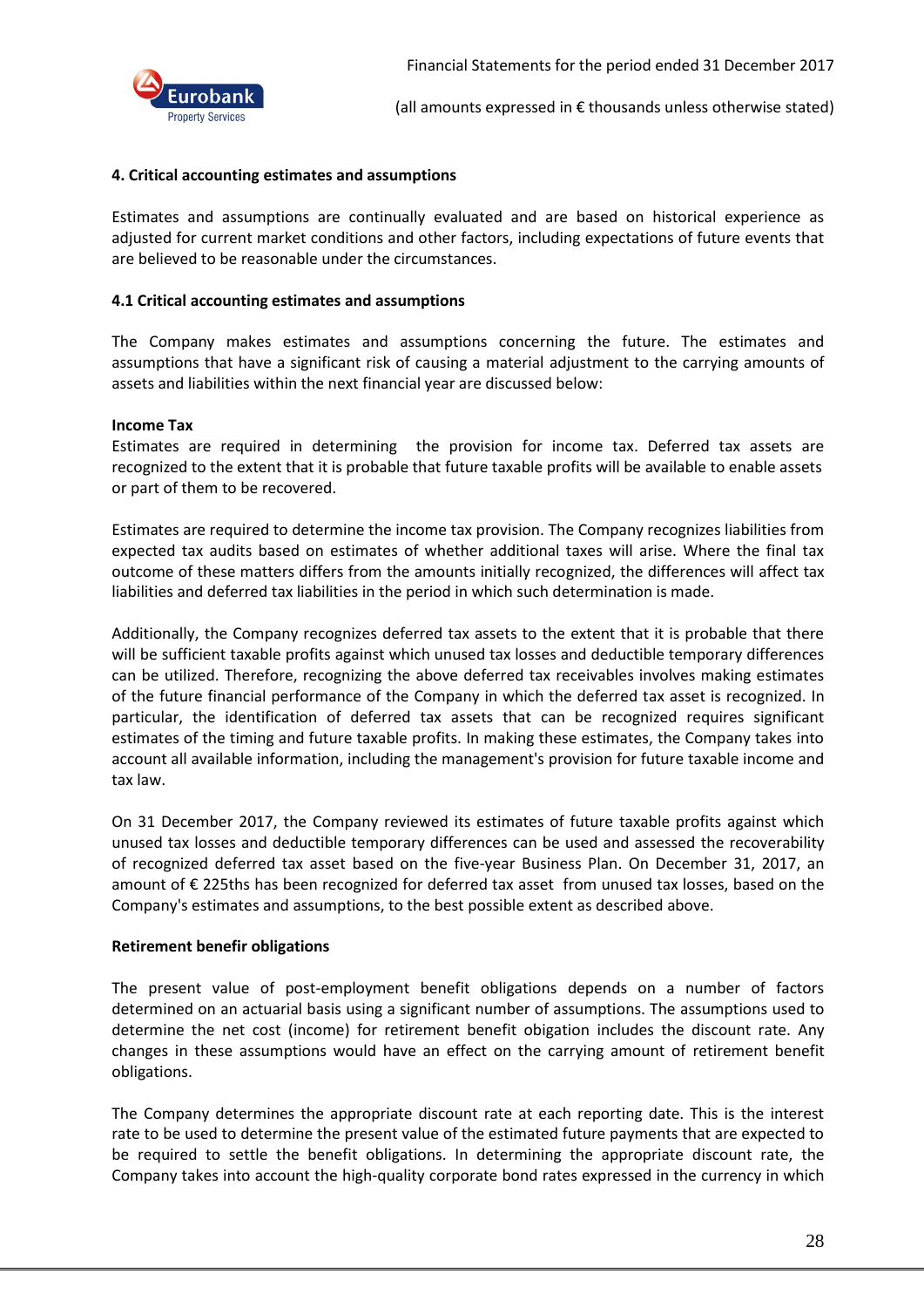

the benefits will be paid and with maturity dates approximating the maturities of the relevant service obligations.

#### **Intangible assets (customers contracts):**

The Company review's the useful live of intangible assets (customer contracts) on an annual basis (note 6).

#### **5. Property, plant & equipment**

|                                 | Land and buildings,<br>Leasehold<br>improvements | <b>Furniture and</b><br><b>Equipment</b> | <b>Totals</b> |
|---------------------------------|--------------------------------------------------|------------------------------------------|---------------|
| Cost                            |                                                  |                                          |               |
| Balance 1 January 2016          | 86                                               | 279                                      | 365           |
| Additions                       |                                                  | 423                                      | 423           |
| <b>Balance 31 December 2016</b> | 86                                               | 702                                      | 788           |
| <b>Accumulated depreciation</b> |                                                  |                                          |               |
| Balance 1 January 2016          | (27)                                             | (257)                                    | (284)         |
| Depreciation charge             | (7)                                              | (26)                                     | (33)          |
| <b>Balance 31 December 2016</b> | (34)                                             | (283)                                    | (317)         |
| Net Book Value 31 December 2016 | 52                                               | 419                                      | 471           |
| Cost                            |                                                  |                                          |               |
| Balance 1 January 2017          | 86                                               | 702                                      | 788           |
| Additions                       |                                                  | 208                                      | 208           |
| <b>Balance 31 December 2017</b> | 86                                               | 910                                      | 996           |
| <b>Accumulated depreciation</b> |                                                  |                                          |               |
| Balance 1 January 2017          | (34)                                             | (283)                                    | (317)         |
| Depreciation charge             | (8)                                              | (66)                                     | (74)          |
| <b>Balance 31 December 2017</b> | (42)                                             | (349)                                    | (391)         |
| Net Book Value 31 December 2017 | 44                                               | 561                                      | 605           |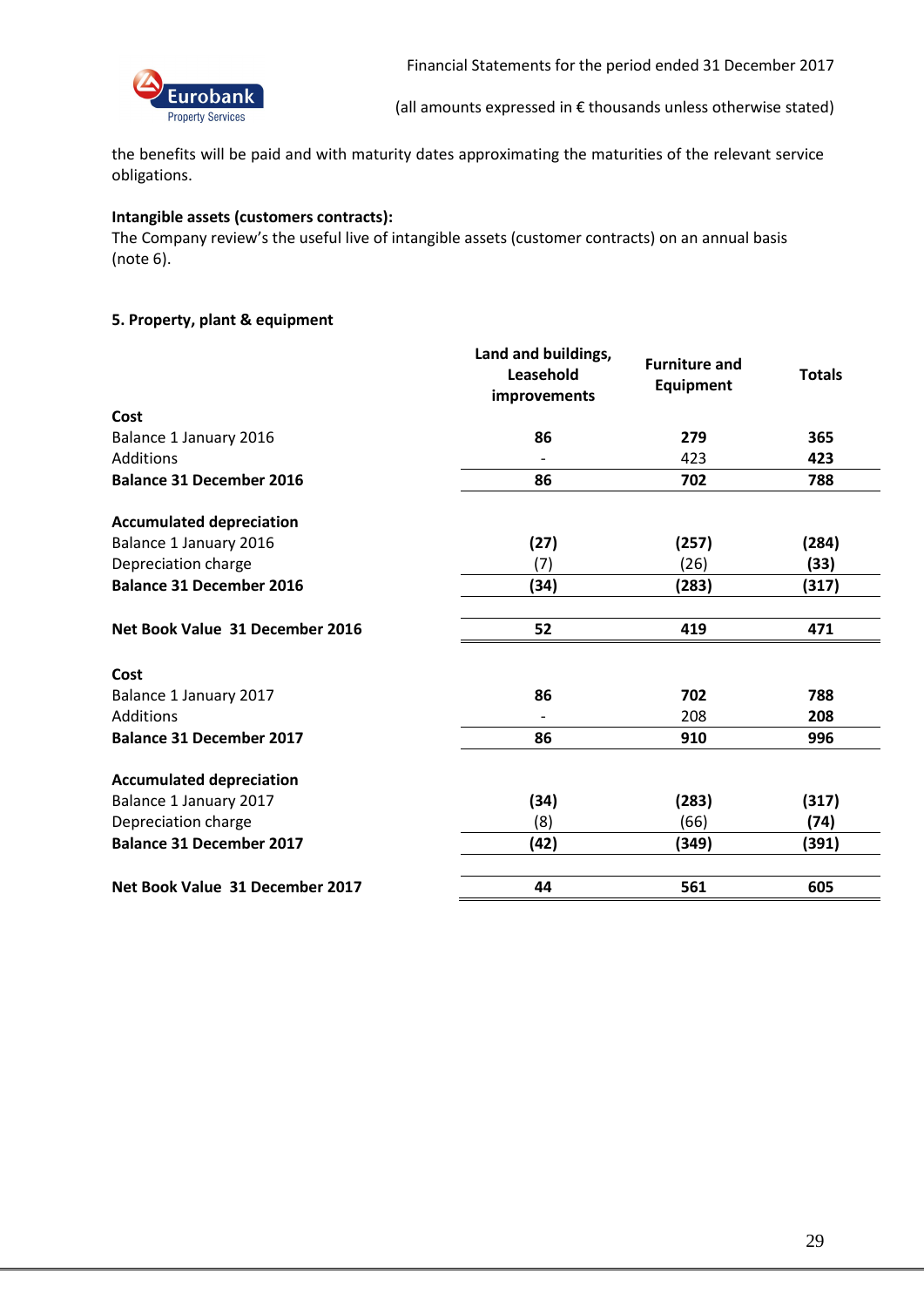

#### **6. Intangible Assets**

|                                 | Computer<br><b>Software</b> | <b>Other intangible</b><br>assets<br>(Customer<br>Contracts) | <b>Totals</b> |
|---------------------------------|-----------------------------|--------------------------------------------------------------|---------------|
| Cost                            |                             |                                                              |               |
| <b>Balance 1 January 2016</b>   | 659                         | 2.316                                                        | 2.975         |
| Additions                       | 17                          |                                                              | 17            |
| <b>Balance 31 December 2016</b> | 676                         | 2.316                                                        | 2.992         |
| <b>Accumualted amortization</b> |                             |                                                              |               |
| <b>Balance 1 January 2016</b>   | (555)                       | (1.886)                                                      | (2.441)       |
| Amortisation charge             | (43)                        | (108)                                                        | (151)         |
| <b>Balance 31 December 2016</b> | (598)                       | (1.994)                                                      | (2.592)       |
| Net Book Value 31 December 2016 | 78                          | 322                                                          | 400           |
| Cost                            |                             |                                                              |               |
| <b>Balance 1 January 2017</b>   | 676                         | 2.316                                                        | 2.992         |
| Additions                       | 141                         |                                                              | 141           |
| <b>Balance 31 December 2017</b> | 817                         | 2.316                                                        | 3.133         |
| <b>Accumualted amortization</b> |                             |                                                              |               |
| Balance 1 January 2017          | (598)                       | (1.994)                                                      | (2.592)       |
| Amortisation charge             | (65)                        | (322)                                                        | (387)         |
| <b>Balance 31 December 2017</b> | (663)                       | (2.316)                                                      | (2.979)       |
| Net Book Value 31 December 2017 | 154                         |                                                              | 154           |

Other intangible assets (customer contracts) relate to contracts acquired, for the sector of appraisals and brokerage services, by the Company from Grivalia Properties, on 1 December 2004. Contracts with customers are amortised on a straight-line method over their estimated useful life after any impairment losses.

During the year 2017 the Company applied a change in accounting estimate of intangible assets (customer contracts), with a new estimated useful economic life to 13 years and an amortization charge in current year of **€215ths.**

#### **7. Available-for-sale investment securities**

Available-for-sale investment securities consist of:

|                                               | 31 December |      |
|-----------------------------------------------|-------------|------|
|                                               | 2017        | 2016 |
| Non-listed shares (Company shares in Greece): |             |      |
|                                               | 20          | 20   |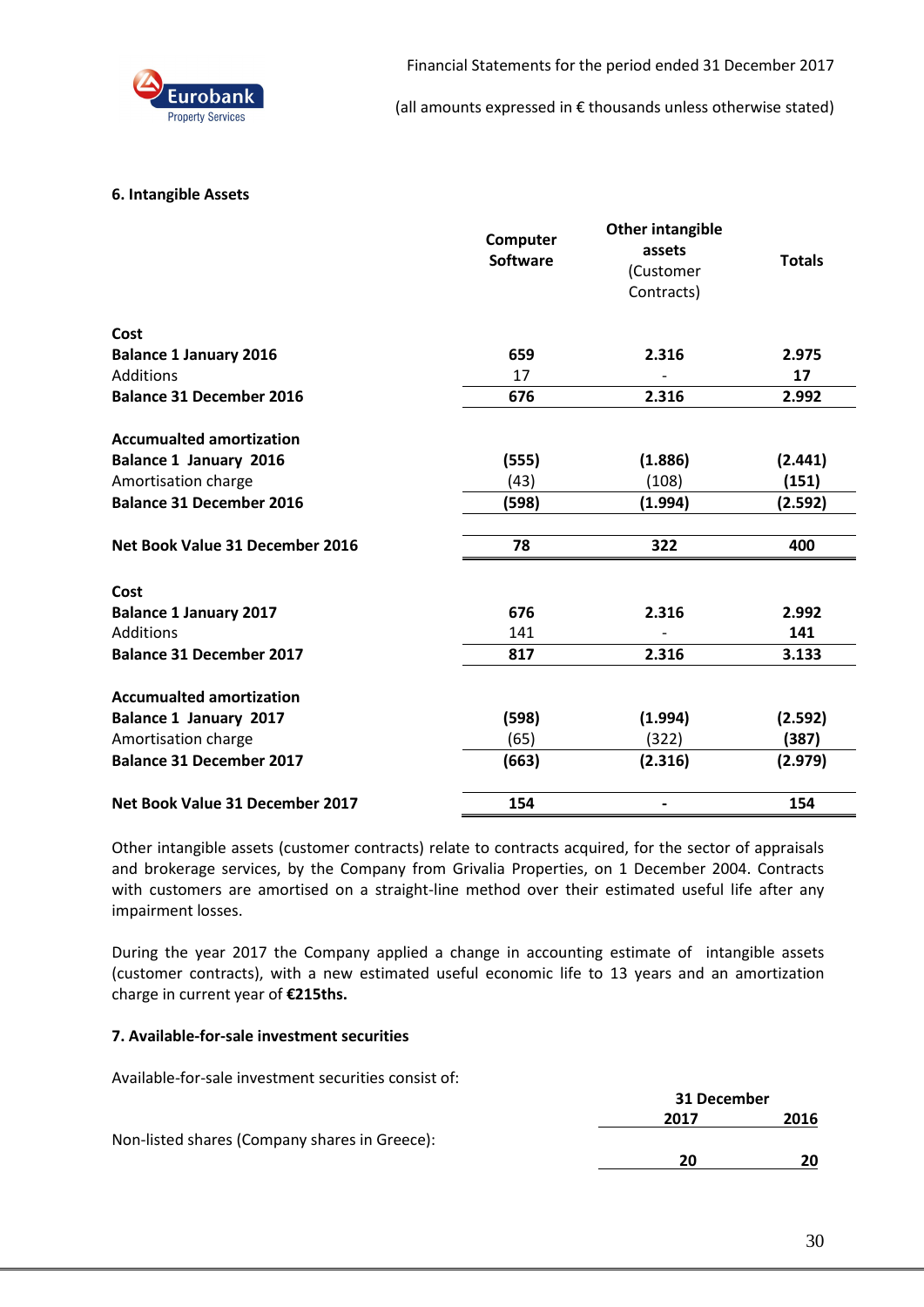

#### **8. Investments in associate companies**

|                                             | 31 December |      |
|---------------------------------------------|-------------|------|
|                                             | 2017        | 2016 |
| ERB Property Services Sofia A.D. (Bulgaria) | 377         | 377  |
| ERB Property Services d.o.o (Serbia)        | 94          | 94   |
| Property Services S.A. (Romania)            | 85          | 85   |
|                                             | 556         | 556  |

The percentage (%) of the Company's participation in associates companies ERB Property Services Sofia A.D. (Bulgaria), Eurobank Property Services (Romania) and ERB Property Services d.o.o Beograd (Belgrade) at 31 December 2017 is 20.00% in each respectively. In January 2018, the sale of ERB Property Services Sofia A.D. was completed (see Note 27).

#### **9. Trade and other receivables**

|                                            | 31 December |       |
|--------------------------------------------|-------------|-------|
|                                            | 2017        | 2016  |
| Trade receivables                          | 422         | 103   |
| Receivables from related parties (Note 26) | 3.097       | 3.217 |
| Other receivables                          | 249         | 51    |
|                                            | 3.768       | 3.371 |

The aging analysis of trade and other receivables is as follows:

|                                            |                   |                    | 31 December 2017       |               |
|--------------------------------------------|-------------------|--------------------|------------------------|---------------|
|                                            | $0 - 6$<br>months | $6 - 12$<br>months | 12 months<br>and above | <b>Totals</b> |
|                                            |                   |                    |                        |               |
| Trade receivables                          | 357               | 36                 | 29                     | 422           |
| Receivables from related parties (Note 26) | 2.624             | 216                | 257                    | 3.097         |
| Other receivables                          | 213               |                    | 36                     | 249           |
|                                            | 3.194             | 252                | 332                    | 3.768         |
|                                            |                   |                    | 31 December 2016       |               |
|                                            | $0 - 6$<br>months | $6 - 12$<br>months | 12 months<br>and above | <b>Totals</b> |
| Trade receivables                          | 80                | 11                 | 12                     | 103           |
| Receivables from related parties (Note 26) | 2.831             | 85                 | 301                    | 3.217         |
| Other receivables                          | 51                |                    |                        | 51            |

The value of trade and other receivables represents their fair value.

**2.962 96 313 3.371**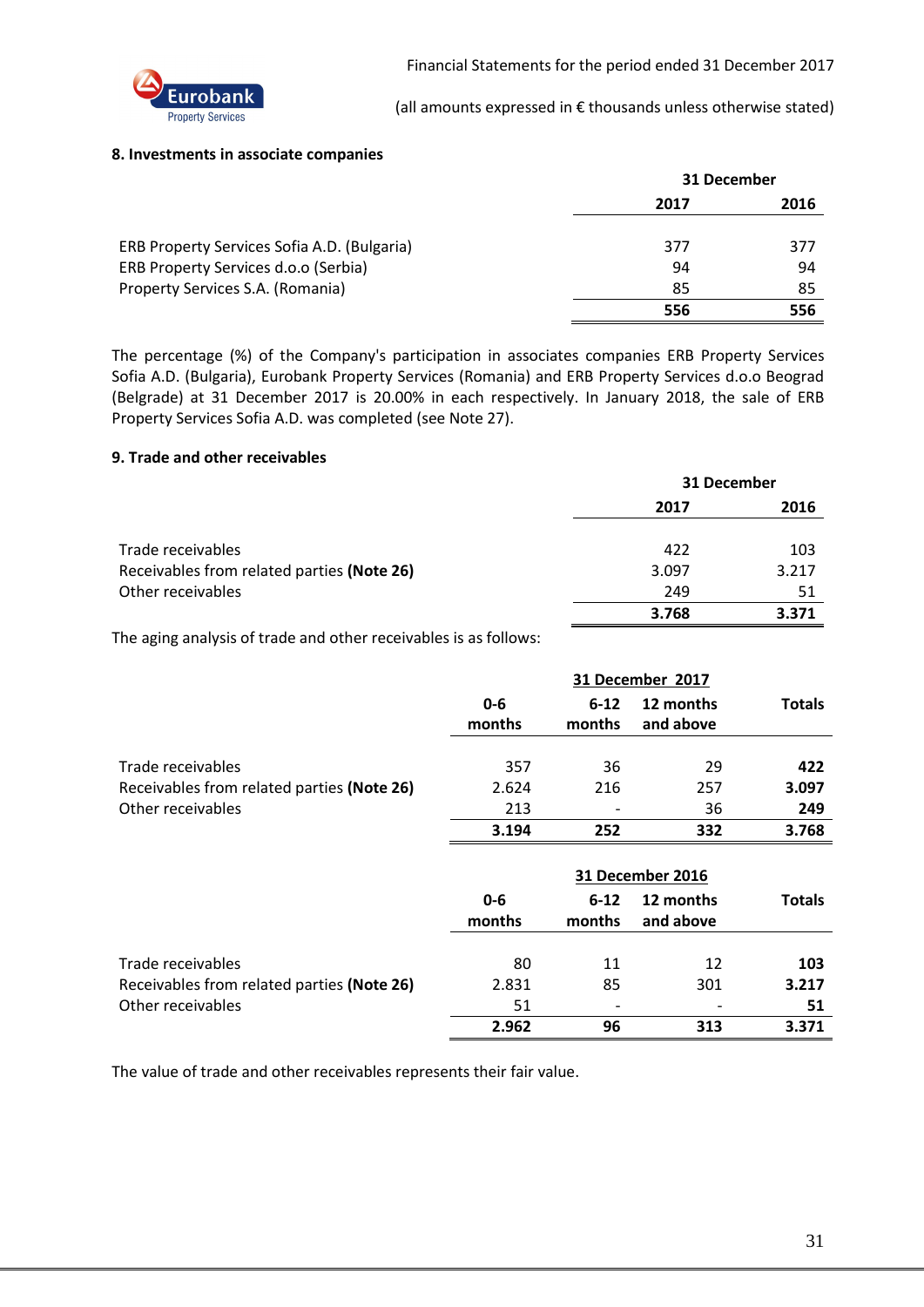

#### **10. Cash and cash equivalents**

|                                                               | 31 December |       |
|---------------------------------------------------------------|-------------|-------|
|                                                               | 2017        | 2016  |
| Cash in hand                                                  | 1           |       |
| Cash at bank for property management at third party buildings | 270         | 241   |
| Cash at bank – sight account                                  | 930         | 1.496 |
|                                                               | 1.201       | 1.738 |

Bank balances are held on accounts within the parent company Eurobank Ergasias SA.

#### **11. Share Capital**

|                                               | <b>Number</b><br>οf<br>shares | Ordinary<br>shares<br>(value in $\epsilon$ ) | <b>Totals</b><br>in $\epsilon$ |
|-----------------------------------------------|-------------------------------|----------------------------------------------|--------------------------------|
| <b>Balance 1 January and 31 December 2016</b> | 20.000                        | 665.800                                      | 665.800                        |
| <b>Balance 31 December 2017</b>               | 20.000                        | 665.800                                      | 665.800                        |

The total authorized number of ordinary shares is 20.000 with nominal value of €33,29 (2016: €33,29) per share. The share capital is fully paid up. The Company has no stock option plan, nor any of their employees participate in the stock option plan of the parent company

#### **12. Other Reserves**

|                                 | <b>Statutory</b>         | Legal                    | <b>Totals</b> |
|---------------------------------|--------------------------|--------------------------|---------------|
|                                 | reserve                  | reserve                  |               |
| <b>Balance 1st January 2016</b> | 206                      | 145                      | 351           |
| Transfer from retained earnings | $\overline{\phantom{0}}$ | $\overline{\phantom{0}}$ |               |
| <b>Balance 31 December 2016</b> | 206                      | 145                      | 351           |
| Transfer from retained earnings | $\overline{\phantom{0}}$ |                          |               |
| Balance 31 December 2017        | 206                      | 145                      | 351           |

The Company is required in accordance with Greek Law 2190/1920 to transfer 5% of annual net profit to statutory reserve until the accumulated reserves are equal to the 1/3 of the nominal (common) share capital. This reserve can not be distributed to shareholders except in the event of liquidation.

In case that these reserves will be distributed to shareholders as dividends, the distributable profits will be taxed at the tax rate when were in force on the distribution of reserves. There is no such provision for income tax liability in a future distribution of such reserves to shareholders, because such liabilities are recognized the same time with the dividend obligation related to such distributions.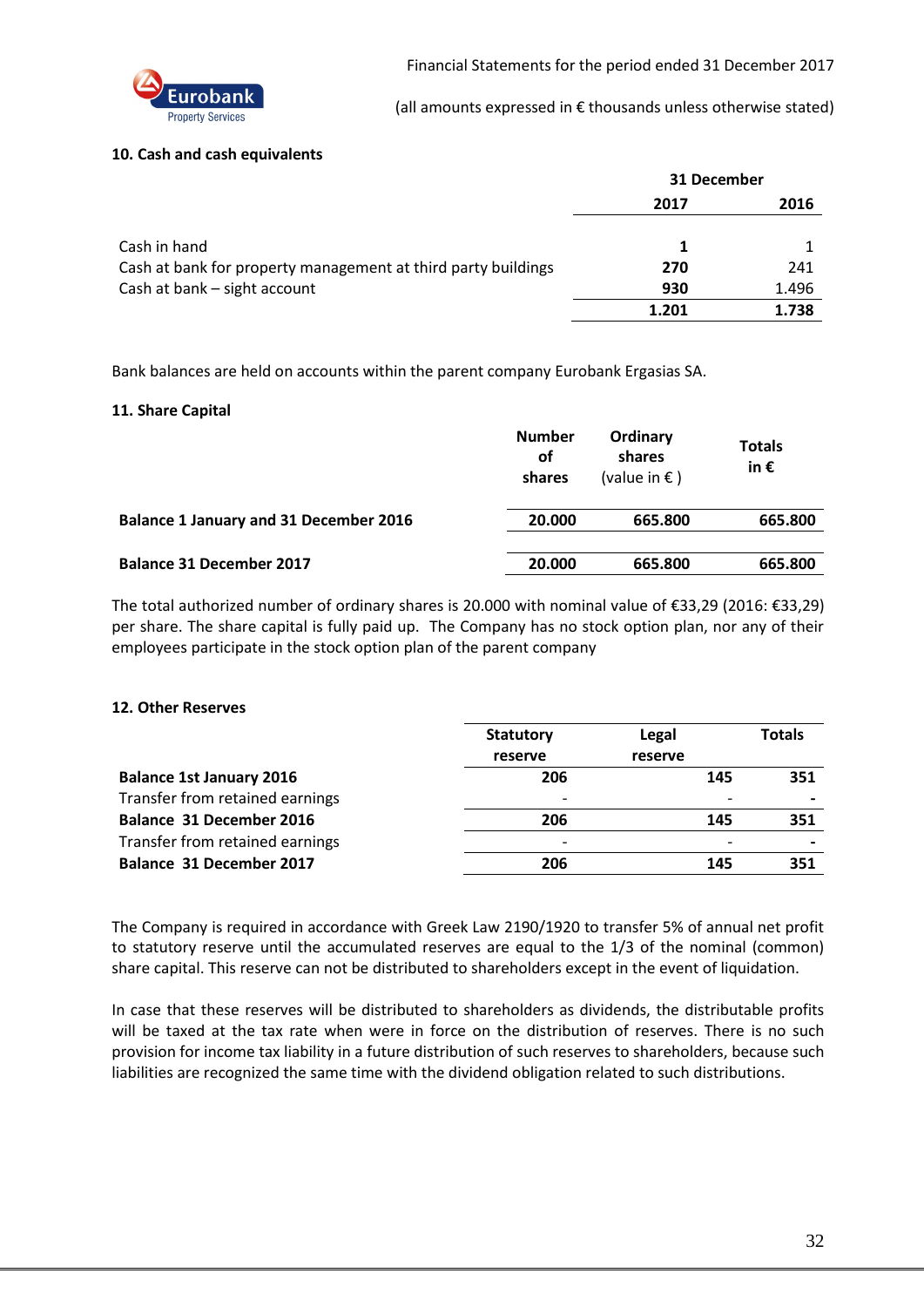

#### **13. Deferred Tax**

Deferred tax assets and liabilities are offset when there is an applicable legal right to be offset and when the deferred tax assets and liabilities relate to the same tax principle. Deferred tax assets and liabilities are offset as they relate to the same tax principles. The amounts are as follows:

|                                                      | 31 December |       |
|------------------------------------------------------|-------------|-------|
|                                                      | 2017        | 2016  |
| Deferred tax asset                                   |             |       |
| - deferred tax assets recovered after 12 months      | 259         | 190   |
|                                                      | 259         | 190   |
| Deferred tax liabilities                             |             |       |
| - deferred tax liabilities recovered after 12 months | (18)        | (109) |
|                                                      | (18)        | (109) |
| Net balance of deferred tax asset                    | 241         | 81    |

The movement of the deferred income tax account is as follows:

|                                            | For the year ended<br>31 December |      |
|--------------------------------------------|-----------------------------------|------|
|                                            | 2017                              | 2016 |
| Beginning of period                        | 81                                | 102  |
| Income statement credit /(debit) (note 22) | 152                               | (21) |
| Recognised through Equity under IAS19      | 8                                 |      |
| End of period                              | 241                               | 81   |

The above net deferred tax asset of **€241ths** is mainly the result of a deferred tax assets **€225ths** which has been recognized for unused tax losses. Deferred tax assets are recognized to the extent that it is probable that future taxable profits will be available to enable assets or part of them to be recovered. The Company has not recognized deferred tax assets for an amount of unused tax losses of **€1.845χιλ.**

#### **14. Trade and other payables**

|                                                           | 31 December |       |
|-----------------------------------------------------------|-------------|-------|
|                                                           | 2017        | 2016  |
|                                                           |             |       |
| Trade payables                                            | 706         | 533   |
| Payables for property management at third party buildings | 270         | 247   |
| Other payables                                            | 547         | 470   |
| Payables to related parties (Note 26)                     | 119         | 138   |
|                                                           | 1.642       | 1.886 |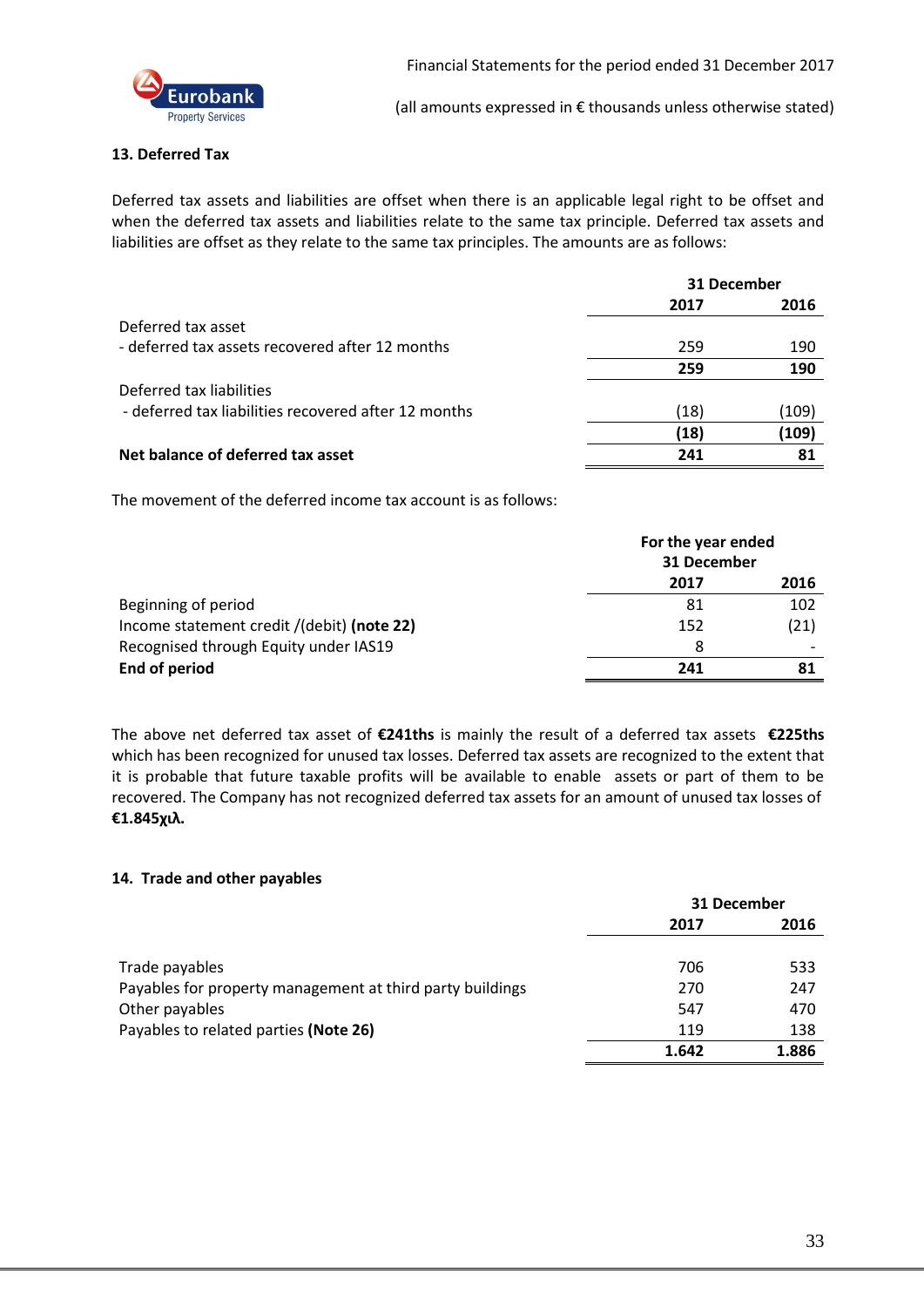

#### **15. Retirement benefit obligation**

|                                                          | 31 December |      |
|----------------------------------------------------------|-------------|------|
|                                                          | 2017        | 2016 |
|                                                          |             |      |
| Liability for staff retirement obligation at 1 January   | 66          | -67  |
| Expense recognised in income statement                   | 11          |      |
| Actuarial gain recognised in OCI                         | 27          | (10) |
| Liability for staff retirement obligation at 31 December | 104         | 66   |

For the Retirement benefit obligation the following assumptions have been used: (a) discount rate: 1.78% (b) future salary increase: 1.50% and (c) Inflation: 1.70%.

#### **Sensitivity analysis of results**

The above results depend on the assumptions (financial and demographic) of the actuarial study. Thus, on the valuation date 31/12/2017:

• If we had used a discount rate greater than 0.5% then the total amount of the liability would have been 9% lower.

• If we had used a discount rate of less than 0.5% then the total amount of the liability would be higher by 10%.

• If we had used an expected wage increase of 0.5%, then the total amount of the liability would have been higher by 10%.

• If we had used an expected wage increase of less than 0.5% then the total amount of the liability would have been 9% lower.

#### **16. Commission Income**

|                                                          | For the year ended<br>31 December |       |
|----------------------------------------------------------|-----------------------------------|-------|
|                                                          | 2017                              | 2016  |
| Income from valuations                                   | 3.251                             | 2.726 |
| Income from technical audits                             | 1.424                             | 1.115 |
| Income from brokerage                                    | 1.324                             | 879   |
| Income from property management on third party buildings | 297                               | 250   |
| Income from advisory services                            | 602                               | 174   |
| <b>Total Commission Income</b>                           | 6.898                             | 5.144 |

#### **17. Commission related Expenses**

|                                          | For the year ended<br>31 December |         |
|------------------------------------------|-----------------------------------|---------|
|                                          | 2017                              | 2016    |
| Valuations expenses                      | (1.854)                           | (1.561) |
| Property management expenses             | (1.106)                           | (830)   |
| Brokerage expenses                       | (354)                             | (180)   |
| Advisory services                        | (571)                             | (259)   |
| Advertising related expenses (brokerage) | (49)                              | (34)    |
| <b>Total commission related expenses</b> | (3.934)                           | (2.864) |
|                                          |                                   |         |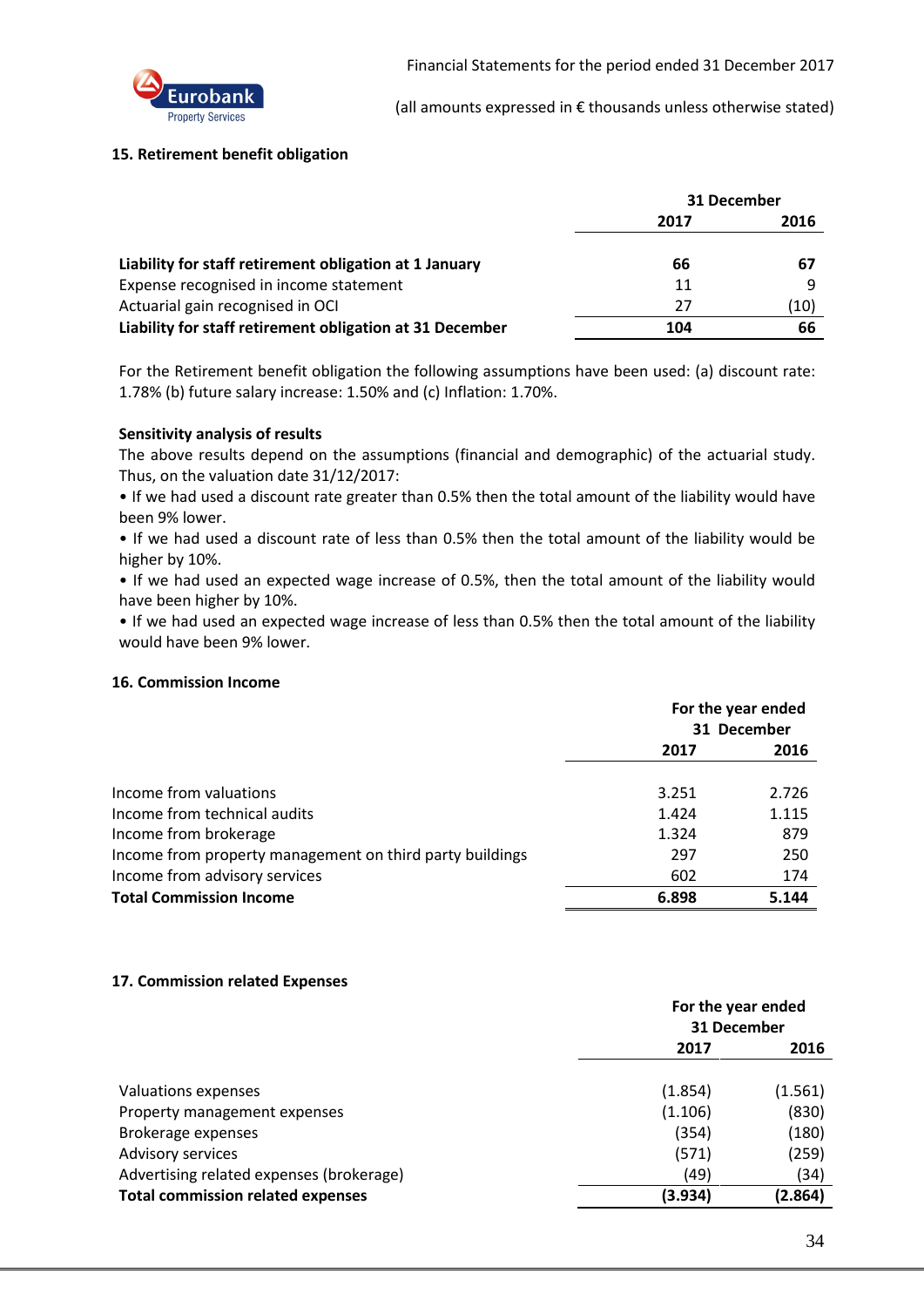

#### **18. Staff Costs**

|                                                       | For the year ended<br>31 December |         |
|-------------------------------------------------------|-----------------------------------|---------|
|                                                       | 2017                              | 2016    |
| Wages and salaries                                    | (1.471)                           | (1.589) |
| Social security costs                                 | (412)                             | (444)   |
| Other employment costs                                | (209)                             | (170)   |
| Voluntary exit scheme cost                            | (141)                             |         |
| Provision for retirement benefit obligation (Note.15) |                                   |         |
|                                                       | (11)                              | (9)     |
| <b>Total Staff Costs</b>                              | (2.244)                           | (2.212) |

#### **19. Other Expenses**

|                             | For the year ended<br>31 December |       |
|-----------------------------|-----------------------------------|-------|
|                             | 2017                              | 2016  |
| Rent expense                | (212)                             | (211) |
| Third party expenses        | (461)                             | (479) |
| Other expenses              | (218)                             | (194) |
| <b>Total Other expenses</b> | (891)                             | (884) |

#### **20. Deprecation, amortisation expenses**

|                                                 | For the year ended<br>31 December |       |
|-------------------------------------------------|-----------------------------------|-------|
|                                                 | 2017                              | 2016  |
| Depreciation expense (Note 5)                   | (74)                              | (33)  |
| Amortisation charge (Note 6)                    | (387)                             | (151) |
| <b>Total depreciation, amortization expense</b> | (461)                             | (184) |

#### **21. Interest Income**

|                                    |             | For the year ended |  |
|------------------------------------|-------------|--------------------|--|
|                                    | 31 December |                    |  |
|                                    | 2017        | 2015               |  |
| Interest Income from time-deposits |             |                    |  |
| <b>Total Interest Income</b>       |             |                    |  |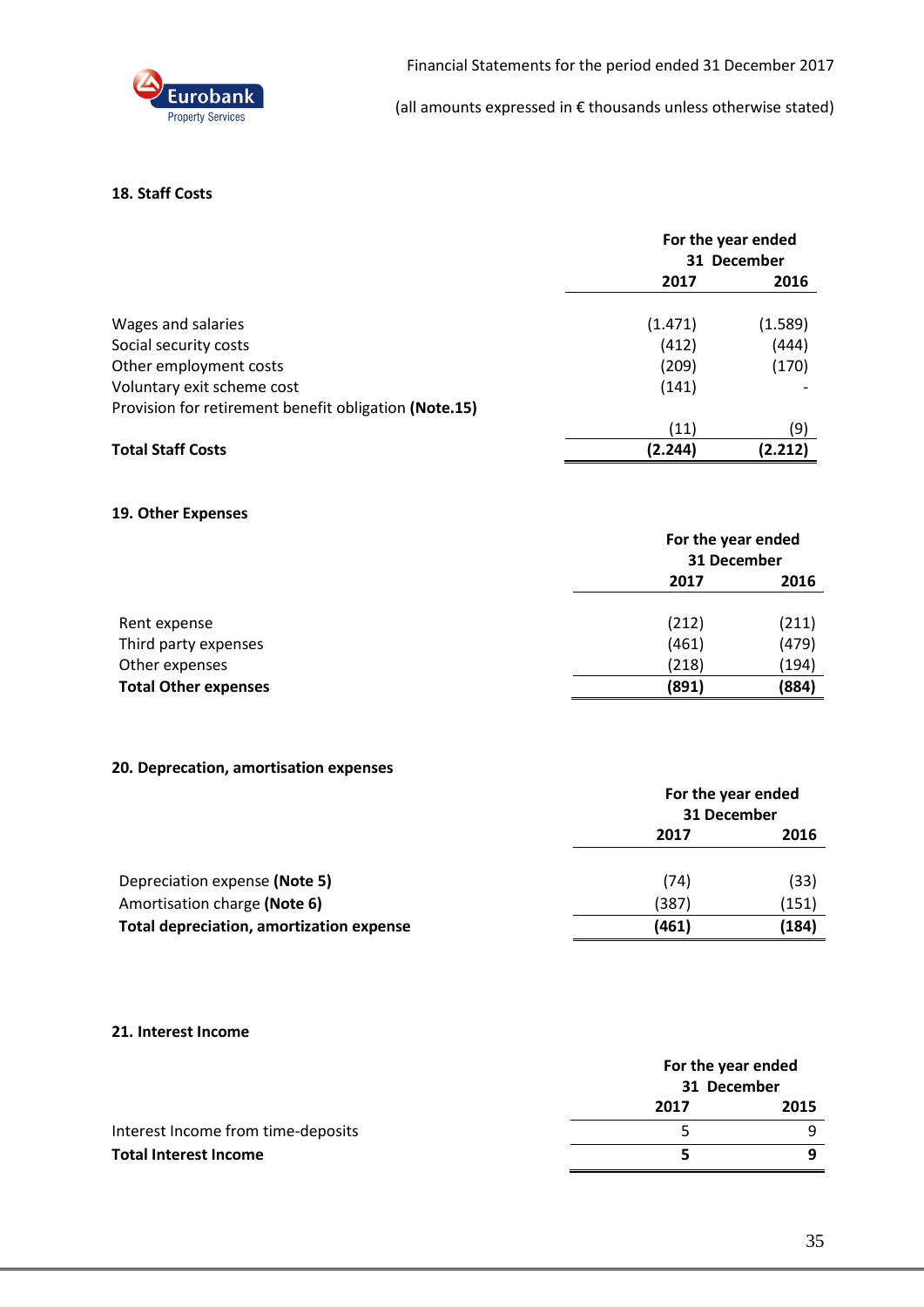

#### **22. Income Tax Expense**

|                            | For the year ended<br>31 December |      |
|----------------------------|-----------------------------------|------|
|                            | 2017                              | 2016 |
| Effect from previous years |                                   | 90   |
| Deferred tax (Note 13)     | 152                               | (21) |
| <b>Total</b>               | 152                               | 69   |

The current income tax rate for the year 2017 is 29% (2016: 29%).

#### **Open Tax years**

The Company has been audited by tax authorities up to 2009 (included).

In accordance with Greek tax legislation and the relevant Ministerial Decisions, the Tax Administration may, as a general rule, issue an administrative, estimated or corrective tax assessment within five years from the end of the year in which the filing deadline expires. Due to the five-year period on 31.12.2017, the years ended until 31.12.2011 were expired.

For the year ended 31 December 2011 and onwards as the Law 4174/2013 (article 65A) currently stands (and as Law 2238/1994 previously provided in article 82), up to and including fiscal years starting before 1 January 2016, the Greek sociétés anonymes and limited liability companies whose annual financial statements are audited compulsorily, were required to obtain an 'Annual Tax Certificate', which is issued after a tax audit is performed by the same statutory auditor or audit firm that audits the annual financial statements. For fiscal years starting from 1 January 2016 and onwards, the 'Annual Tax Certificate' is optional, however, as a general rule the Company will continue to obtain such certificate.

The Company has obtained by external auditors unqualified tax certificates for years 2011-2016. For the year ended 31 December 2017, the tax audit from external auditors is in progress. Upon its finalisation, the Management does not expect significant tax liabilities other than those already recorded and presented in the financial statements.

#### **23. Dividends**

The Board of Directors will propose the non distribution of dividends at the Annual General Meeting.

#### **24. Contigent Liabilities**

#### **Litigations:**

According to the Company's management and legal advisors of the Company existing lawsuits are not expected to have a material impact on the financial statements.

#### **25. Operating leases**

Operating lease commitments - where the Company is the lessee. The Company leases offices and vehicles with non-cancellable operating leases. The leases have various terms and renewal rights.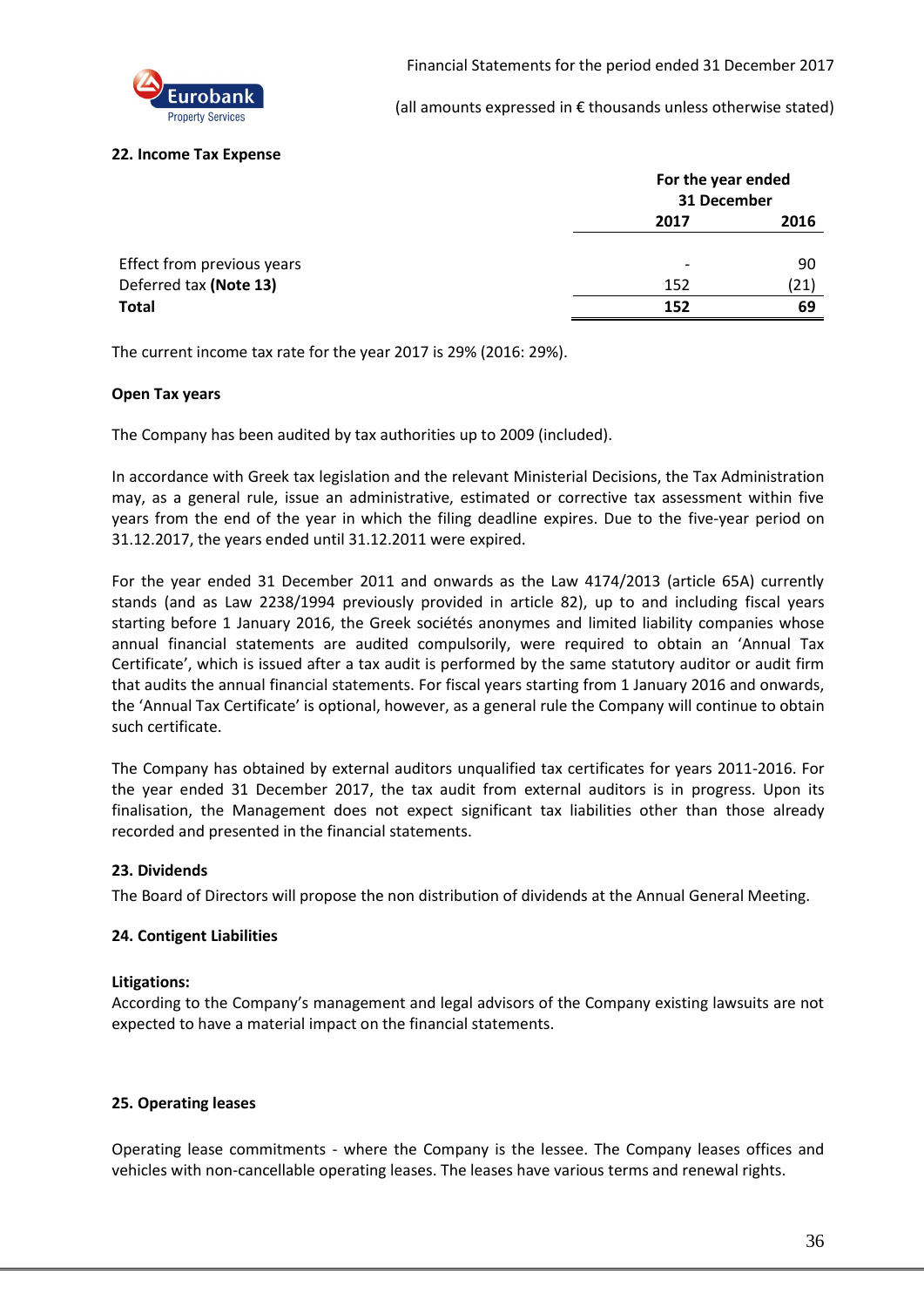

The future lease payments payable under the leases are as follows:

|                                                  | 31 December |       |
|--------------------------------------------------|-------------|-------|
|                                                  | 2017        | 2016  |
| No later than one year                           | 200         | 247   |
| Later than one year and no later than five years | 282         | 552   |
| Later than 5 years                               |             | 432   |
|                                                  | 482         | 1.231 |

#### **26. Related party transactions**

The Company is controlled by Eurobank Ergasias S.A. (headquartered in Athens and listed on the Athens Stock Exchange), which owns 100% of the share capital of the Company.

From November 2015, the percentage of the Bank's ordinary shares with voting rights held by the HFSF was 2.38%.

Despite the aforementioned significant decrease of its percentage, the HFSF is still considered to have significant influence over the Bank. In particular, in the context of the Law 3864/2010, as in force, HFSF exercises its voting rights in the Bank's General Assembly only for decisions concerning the amendment of the Bank's Articles of Association, including the increase or decrease of the Bank's capital or the granting of a corresponding authorization to the Bank's Board, decisions concerning the mergers, divisions, conversions, revivals, extension of duration or dissolution of the Bank, the transfer of assets (including the sale of subsidiaries), or any other issue requiring approval by an increased majority as provided for in Company Law 2190/1920. In addition, the Bank has entered into a new Relationship Framework Agreement (RFA) with the HFSF on 4 December 2015 replacing the previous one, signed on 26 August 2014, which regulates, among others, (a) the Bank's corporate governance, (b) the restructuring plan and its monitoring, (c) the monitoring of the implementation of the Bank's Non-Performing Loans (NPLs) management framework and of the Bank's performance on NPLs resolution, (d) the Material Obligations and the switch to full voting rights, (e) the monitoring of the Bank's actual risk profile against the approved Risk and Capital Strategy, (f) the HFSF's prior written consent for the Bank's Group Risk and Capital Strategy and for the Bank's Group Strategy, Policy and Governance regarding the management of its arrears and non-performing loans and any amendment, extension, revision or deviation thereof and (g) the duties, rights and obligations of HFSF's Representative in the Bank's Board.

The following transactions were carried out with related parties:

|                                | For the year ended<br>31 December |       |
|--------------------------------|-----------------------------------|-------|
| a) Income                      | 2017                              | 2016  |
| <b>Commission Income</b>       |                                   |       |
| Parent                         | 5.241                             | 4.280 |
| Subsidiaries of parent company | 686                               | 471   |
| <b>Totals</b>                  | 5.927                             | 4.751 |